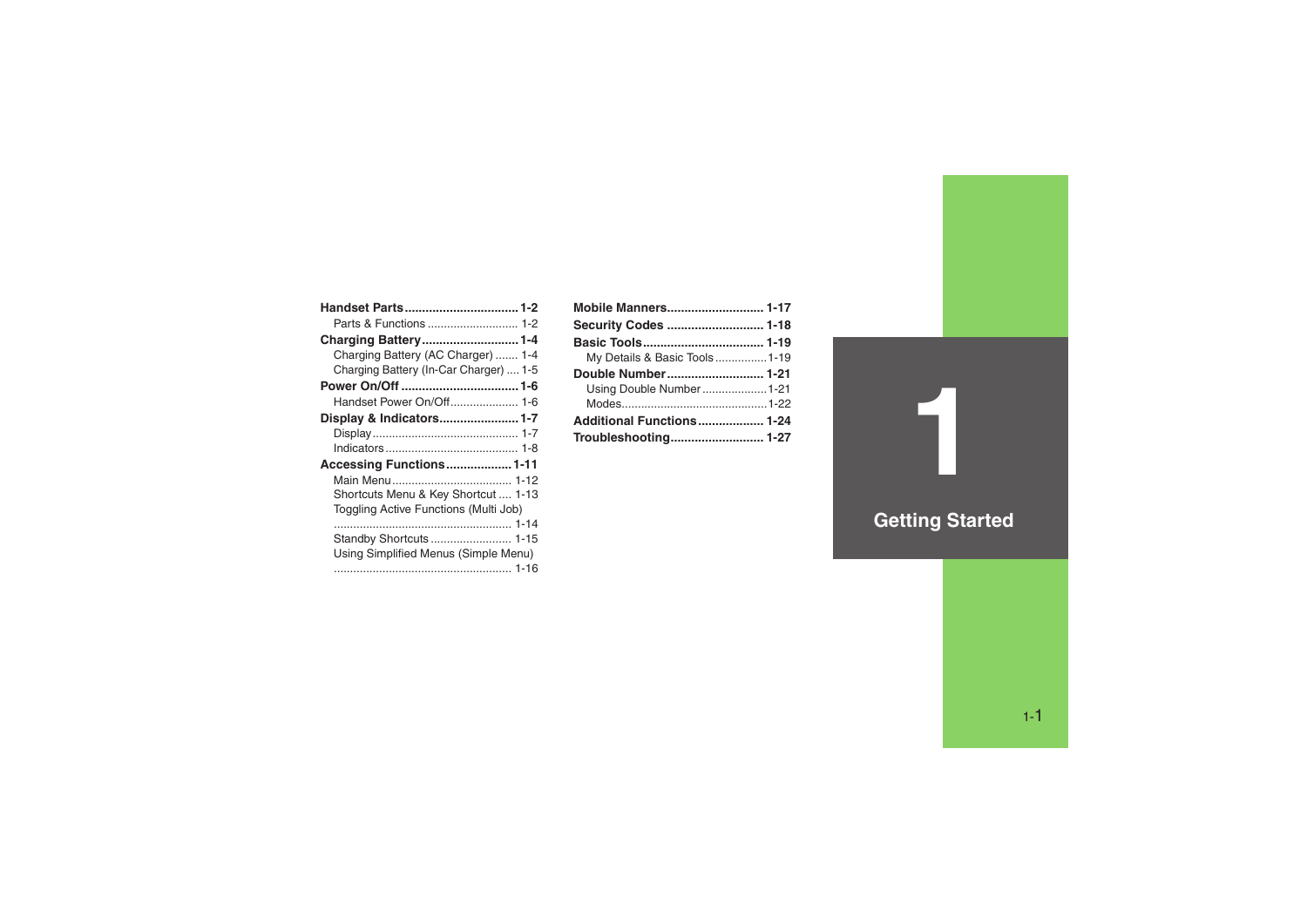### <span id="page-1-0"></span>**Handset Parts**

#### <span id="page-1-1"></span>**Parts & Functions**



**1**







9

in-

 $\mathbf{u}$ 

8

- 1 **Earpiece**
- 2 **Display**
- 3 **TV Antenna Location**
- 4 **Microphone**
- 5 **External Device Port (with Port Cover)**
- 6 **External Display**
- 7 **Small Light**
- 8 **Strap Eyelet**
- 9 **Headphone Port (with Port Cover)**
- a **Charging Terminals**
- **II Memory Card Slot (with Slot Cover)**
- **E** Internal Antenna Location
- d **External Camera (lens cover)**
- **E** Mobile Light
- **E** Infrared Port
- **17** Speaker
- **H** Battery Cover
- im **Logo**
- . Do not cover or place stickers, etc. over Internal Antenna area.
- . Replace Port/Slot Cover after Port/Slot use.
- . Avoid metallic straps; Antenna sensitivity may be affected.

#### **Handset Positions**

**Handset Closed**



Keep handset closed when not in use.

#### **Handset Open**



Open handset to place or answer calls, enter text, etc.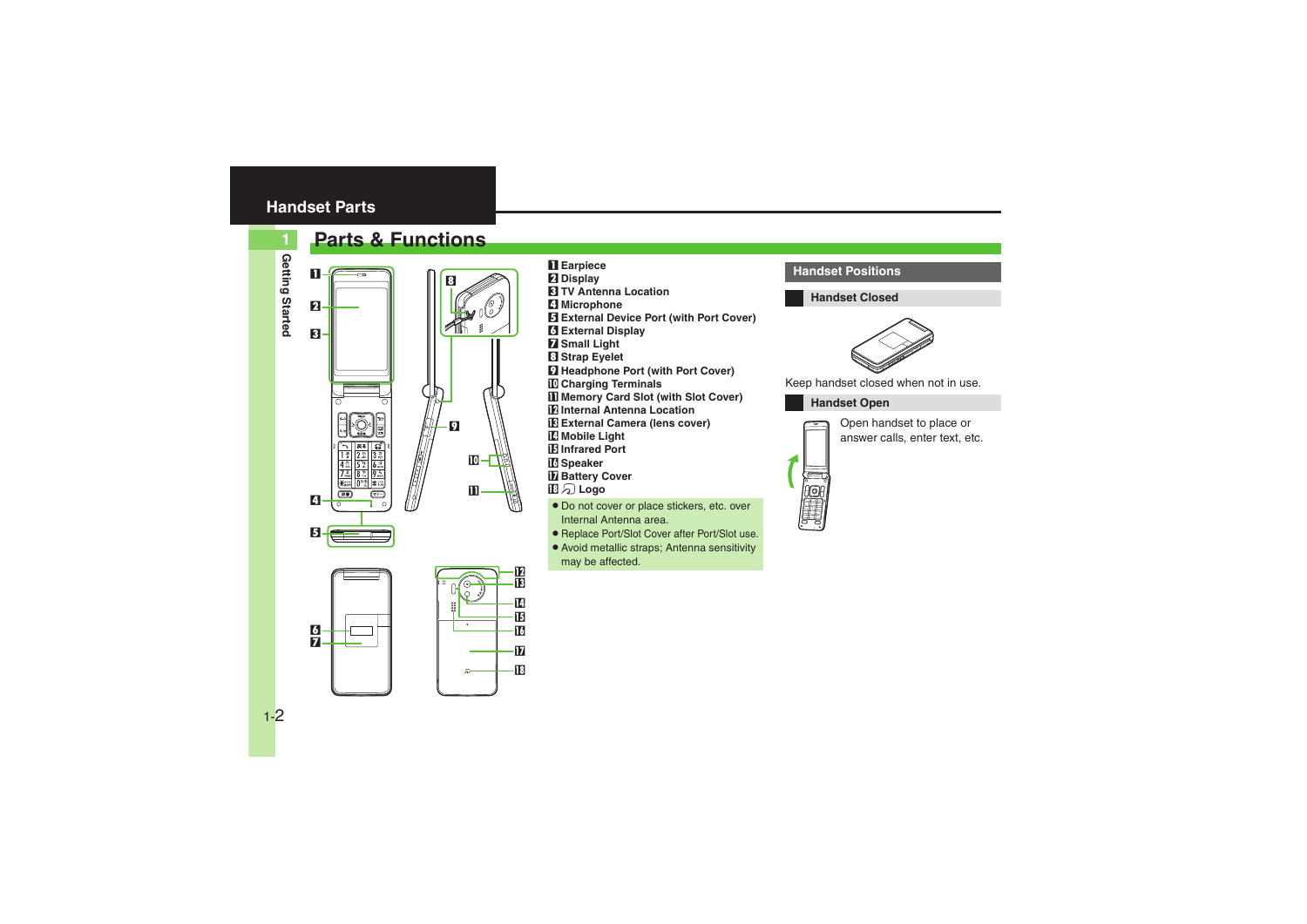**Handset Parts**

#### **Handset Keys**

- . Keys are indicated in this guide as shown.
- Change functions with <sup>\*</sup> via Set Key Shortcut as needed.



#### **1** Multi Selector (right)  $\odot$

Open Received Calls. Long Press to activate/cancel infrared<sup>\*</sup>.

#### **2** Multi Selector (up) **b**

Open Mobile Widget window. Long Press to open PC Site Browser menu<sup>\*</sup>.

#### **8** Center Key  $\bullet$

Open Main Menu. Long Press to activate/ cancel Keypad Lock.

#### 4 **Multi Selector (left)** c

Open Dialed Numbers. Long Press to activate/cancel IC Card Lock\*.

#### 5 **Mail Key** B

Open Messaging menu. Long Press to open S! Mail Composition window<sup>\*</sup>.

#### 6 **A/a Key** '

Open Shortcuts menu. Long Press to show active indicators (Status Icon List).

#### **7 Back Key R&**

 Play Answer Phone messages. Long Press to activate/cancel Answer Phone.

#### **B** Start Key  $\Box$

 Open All Calls. Long Press to open Double Number Mode menu.

#### 9 **Keypad** 0 **-** 9

Enter numbers to place calls or access functions (Quick Operations). Long Press to open Phone Book.

#### **lি <del>X</del> Key**

Enter  $\cancel{f}$  + *P*, *?* and -. Long Press to open S! Friend's Status member list.

#### **Dictionary Key** <sup>[##]</sup>

 Open Dictionary. Long Press to activate VeilView.

#### **12 Yahoo! Keitai Key ⊠**

Open Yahoo! Keitai portal. Long Press to open Yahoo! Keitai menu\*.

#### **l** $E$  **TV & Text Key**  $\mathbb{B}$

Activate TV. Long Press to open Change Menu window.

#### **E** Multi Selector (down) 2

Open Phone Book. Long Press to create new Phone Book entries\*.

#### $\mathbf E$  Power On/Off Key ি

 Toggle Standby display. Long Press to turn handset power off.

#### g **# Key** #

Enter *#*. Long Press to activate/cancel Manner mode.

#### $\blacksquare$  **Multi Job & Manner Key**  $\boxed{\triangleleft}$

 Select handset mode. Long Press to activate/cancel Manner mode.

#### **Side Keys**

#### **i** S! Circle Talk Key **H**

 **Open:** Open S! Circle Talk member list. Long Press to activate mobile camera. **Closed:** Toggle Clock view. Long Press to illuminate Mobile Light.

#### **ig** Volume Up Key **Ext**

 **Closed:** Scroll External Display indicators. Long Press to check e-money balance.

#### **K** Volume Down Key **Ex**

 Long Press to start Simulated Call. **Closed:** Scroll External Display indicators.

#### **Multi Selector & Side Keys**

. In this guide, Multi Selector and Side Key operations are indicated as follows:

| Press $\circ$ or $\circ$   |  |
|----------------------------|--|
| Press or o                 |  |
|                            |  |
| Press <b>T</b> or <b>D</b> |  |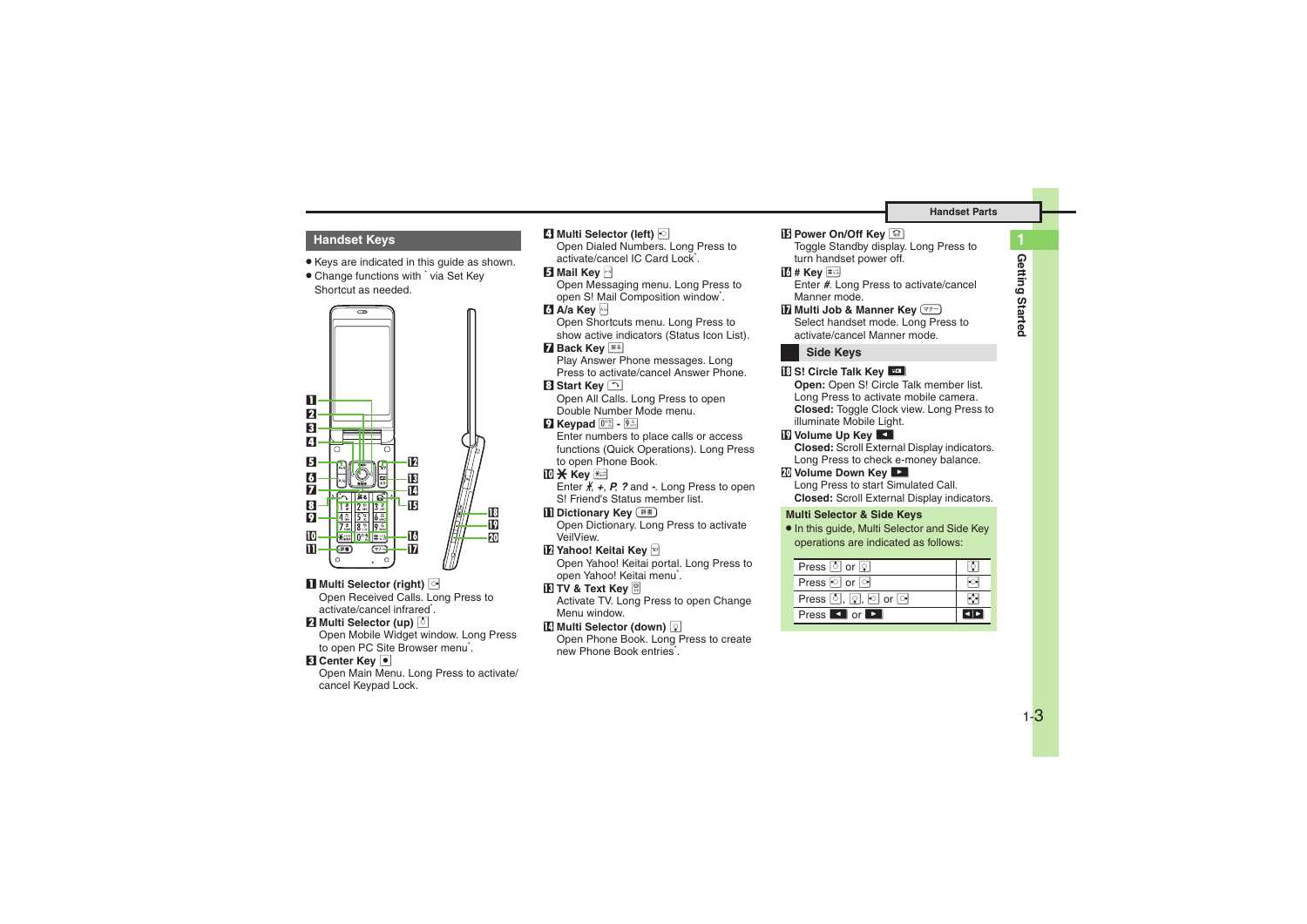### <span id="page-3-0"></span>**Charging Battery**

## <span id="page-3-1"></span>**Charging Battery (AC Charger)**

Battery must be inserted in handset to charge it.

- . Use specified AC Charger **ZTDAA1** (sold separately) only. In this guide, ZTDAA1 is referred to as "AC Charger."
- . Handset and AC Charger may warm during charging.



**Important AC Charger Usage Note** . Fold back blades after charging. Do not pull, bend or twist the cord.



**Connect AC Charger** With arrows up, insert connector until

<sup>3</sup>**Extend blades and plug AC Charger into AC outlet**

. Small Light illuminates red while

**•** Small Light goes out when battery is

it clicks.

charging.

full.



4**Unplug AC Charger**



. Pull AC Charger straight out.



### 5**Disconnect handset** .

• Squeeze release tabs to remove connector.



# <sup>6</sup>**Fold back blades and replace Port Cover**

#### **When Small Light Flashes**

- . Battery is unchargeable; may be defective or simply at the end of its life; replace it. **USB Charge**
- Connect handset (with power on) to PC via USB Cable to charge battery.

#### **Charging Battery Overseas**

• SoftBank is not liable for problems resulting from charging battery abroad.

#### **Advanced**

**1**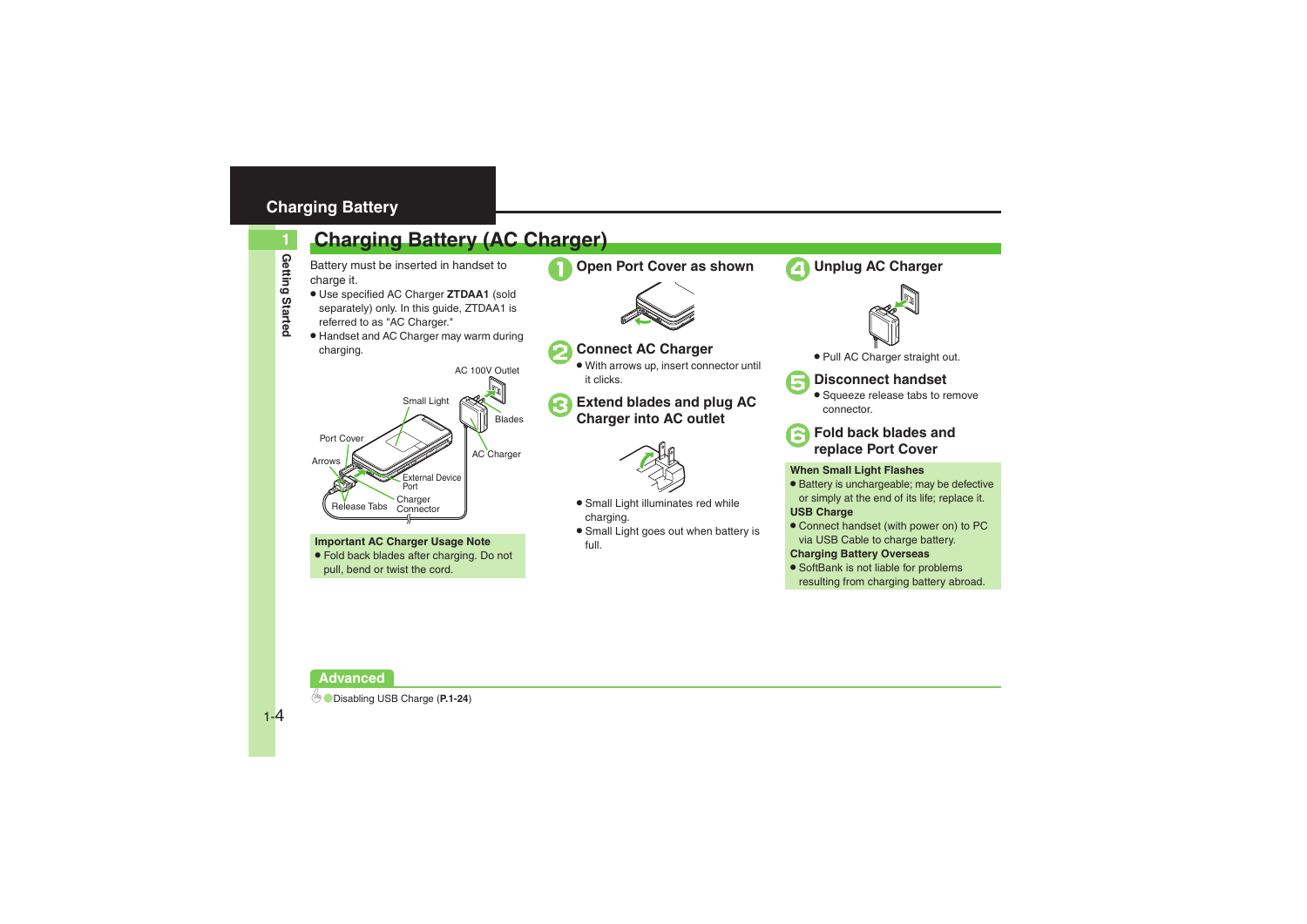### <span id="page-4-0"></span>**Charging Battery (In-Car Charger)**

In-Car Charger may be purchased separately.







#### 2**Connect In-Car Charger**

. With arrows up, insert connector until it clicks.

<sup>3</sup>**Plug Charger into cigarette lighter socket**

### 4**Start car engine**

- . Small Light illuminates red while charging.
- **•** Small Light goes out when battery is full.

### 5**Unplug Charger**

### 6**Disconnect handset**

**•** Squeeze release tabs to remove connector.



#### **Important In-Car Charger Usage Notes**

- . Disconnect Charger before leaving vehicle to prevent charging with engine off.
- . Do not use In-Car Charger with Desktop Holder.
- . Avoid charging battery inside extremely hot vehicles.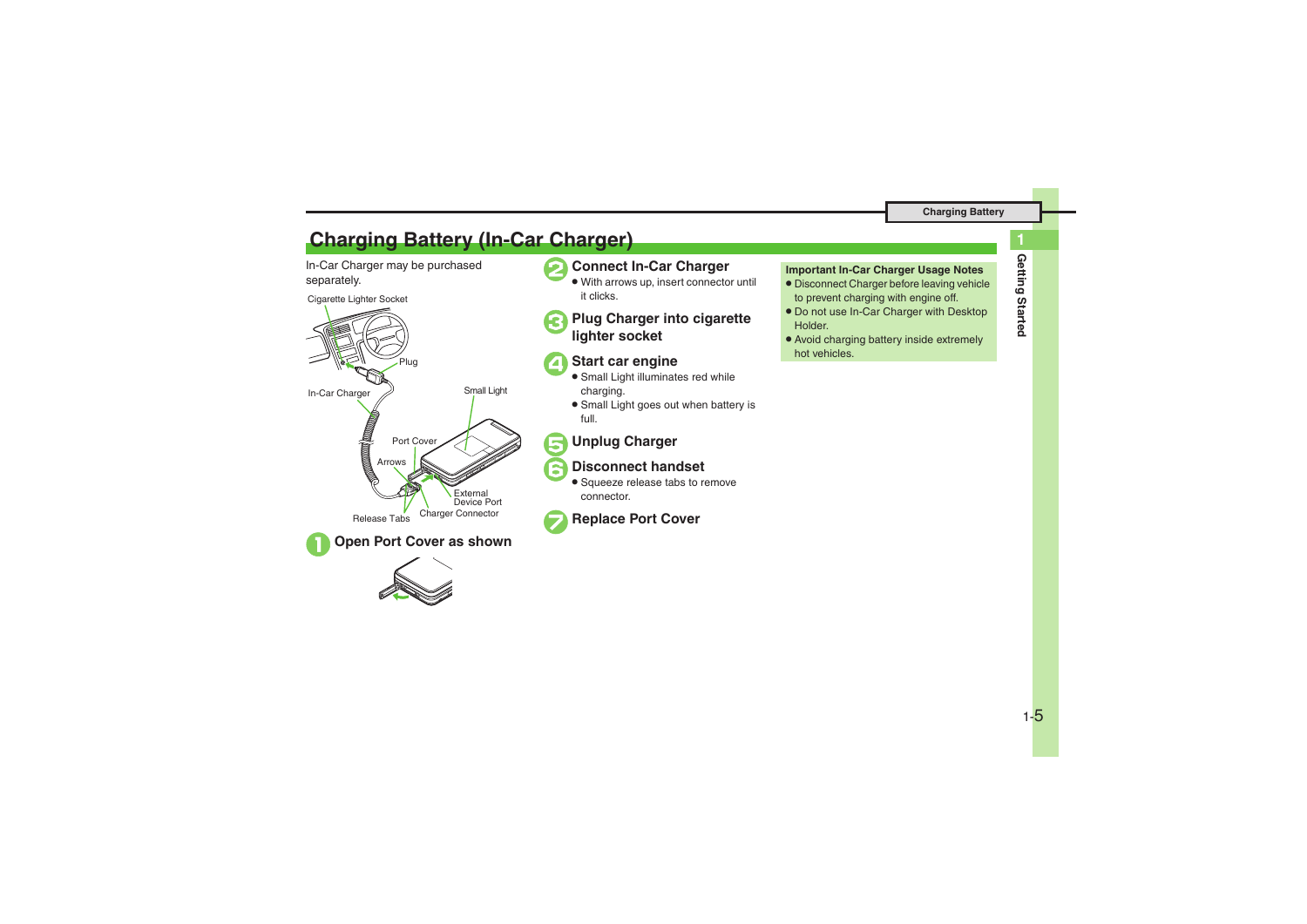### <span id="page-5-0"></span>**Power On/Off**

### <span id="page-5-1"></span>**Handset Power On/Off**

**Power On**

Follow these steps when powering on 831SH s for the first time:

#### $\boxed{\circledrel{}}$  (Long)

 After Power On Graphic, follow the steps below.

 $\textcolor{blue}{\textbf{3} \mathord{\blacktriangleright} \textcolor{blue}{\textbf{3} \mathord{\blacktriangleright}} \textcolor{blue}{\textbf{6} \mathord{\blacktriangleright} \textcolor{blue}{\textbf{7}}} \bullet \textcolor{blue}{\textbf{8} \mathord{\blacktriangleright}} \textcolor{blue}{\textbf{9} \mathord{\blacktriangleright} \textcolor{blue}{\textbf{8} \mathord{\blacktriangleright}} \textcolor{blue}{\textbf{9}}$  $\rightarrow$  **O**  $\rightarrow$  *Language*  $\rightarrow$  **O**  $\rightarrow$  *English*  $\blacktriangleright$   $\lceil \Theta \rceil$   $\blacktriangleright$   $\lceil \Omega \rceil$  (Long)  $\blacktriangleright$ 

Change Menu window opens

# **Select option**  $\rightarrow$  **0**<br>Guide descriptions are based on Large

Font Menu.



. My Details setup starts.



**Enter last name**  $\rightarrow \bullet$ Enter first name  $\blacktriangleright \lceil \bullet \rceil$ 

. Change Menu display option confirmation appears.





**Standby** 

. Choose *No* to enter Standby immediately after powering on.

#### **When USIM Card is Not Installed**

. *Insert USIM Card* appears; insert the card to use handset.

#### **Retrieving Network Information**

Handset initiates Network Information retrieval when  $\begin{bmatrix} \bullet \\ \bullet \end{bmatrix}$ ,  $\begin{bmatrix} \bullet \\ \bullet \end{bmatrix}$ ,  $\begin{bmatrix} \cdot \circ \\ \cdot \circ \end{bmatrix}$  or  $\begin{bmatrix} \circ \\ \circ \end{bmatrix}$  is pressed for the first time.



Follow these steps to retrieve Network Information to use Network-related services and TV; retrieval automatically sets Clock:



#### **Power Off**

**<u>ि (Long)</u>**  After Power Off Graphic, handset shuts down.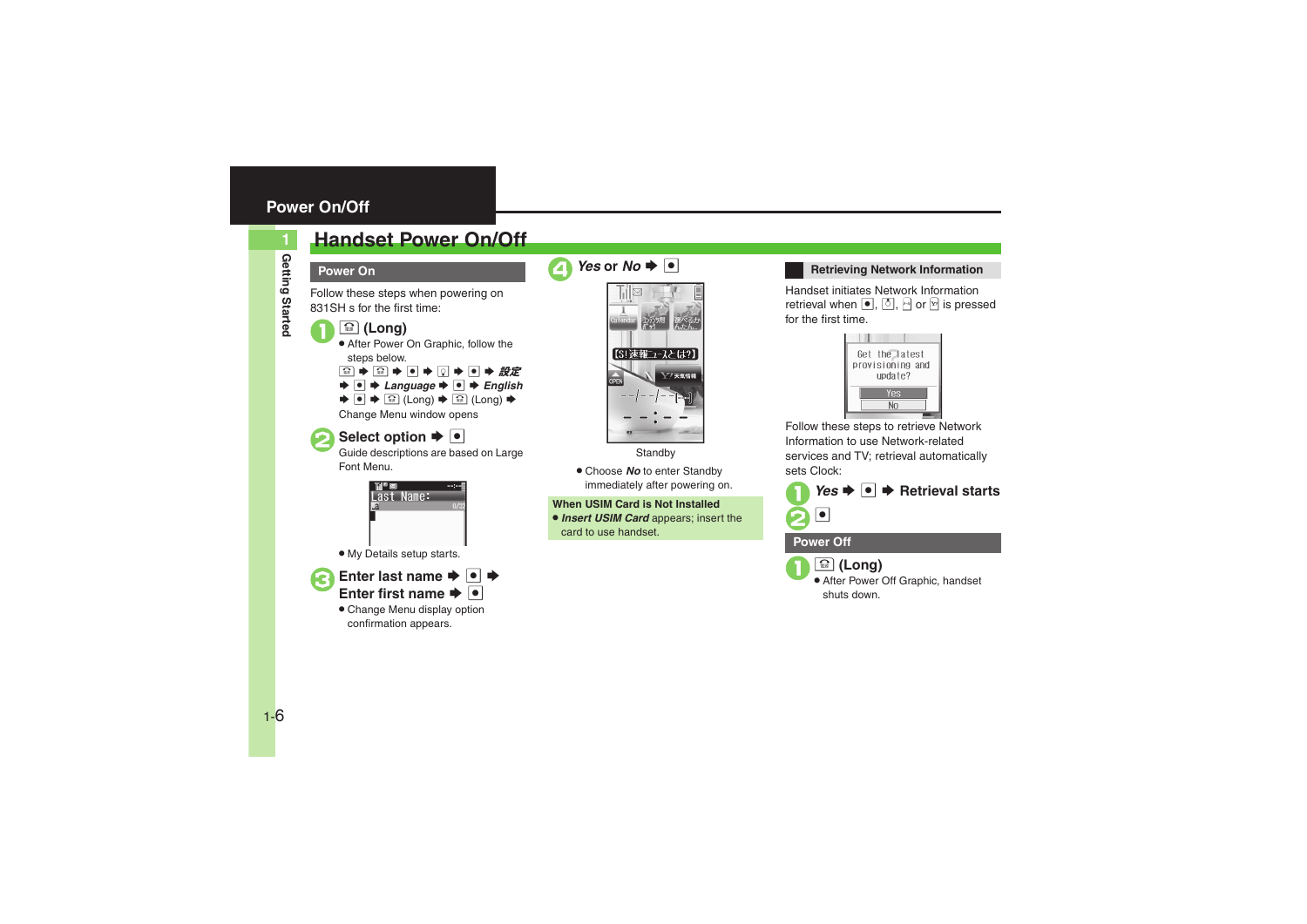### <span id="page-6-1"></span>**Display**

#### **Standby**

#### **Indicators**

Indicators (signal strength, battery strength, active functions, etc.) appear.

> Indicator Area



#### [ **Major Indicators**

| Til | Signal strength       | 52               | Memory Card<br>inserted |
|-----|-----------------------|------------------|-------------------------|
| ⋈   | Unread mail           | $\triangleright$ | Alarm set               |
| န္  | Manner mode<br>active | 目                | Battery<br>strength     |

#### **Information**

Information window opens at the bottom for Missed Calls, new mail, etc.

|                   | Information |      |
|-------------------|-------------|------|
| <b>□1 Message</b> |             |      |
|                   |             |      |
|                   |             |      |
|                   |             |      |
|                   |             |      |
| Clear             |             | Exit |

Information Window

Information label (e.g., *Message*, etc.) and count appear in Information window. Select an item and press  $\bullet$  to open it.

#### <span id="page-6-0"></span>**Softkeys**

Functions/operations assigned to  $\mathbb{P},\ \bullet$ and  $\boxed{\mathbf{v}}$  appear at the bottom.



#### **Display Saving**

- . Display goes dark after Display Saving time elapses. Press any key to activate it. **Backlight**
- **Backlight turns off after Time Out time** elapses. Press  $[0.85]$  -  $[9.55]$  to illuminate it (key press may affect active function).

**Advanced**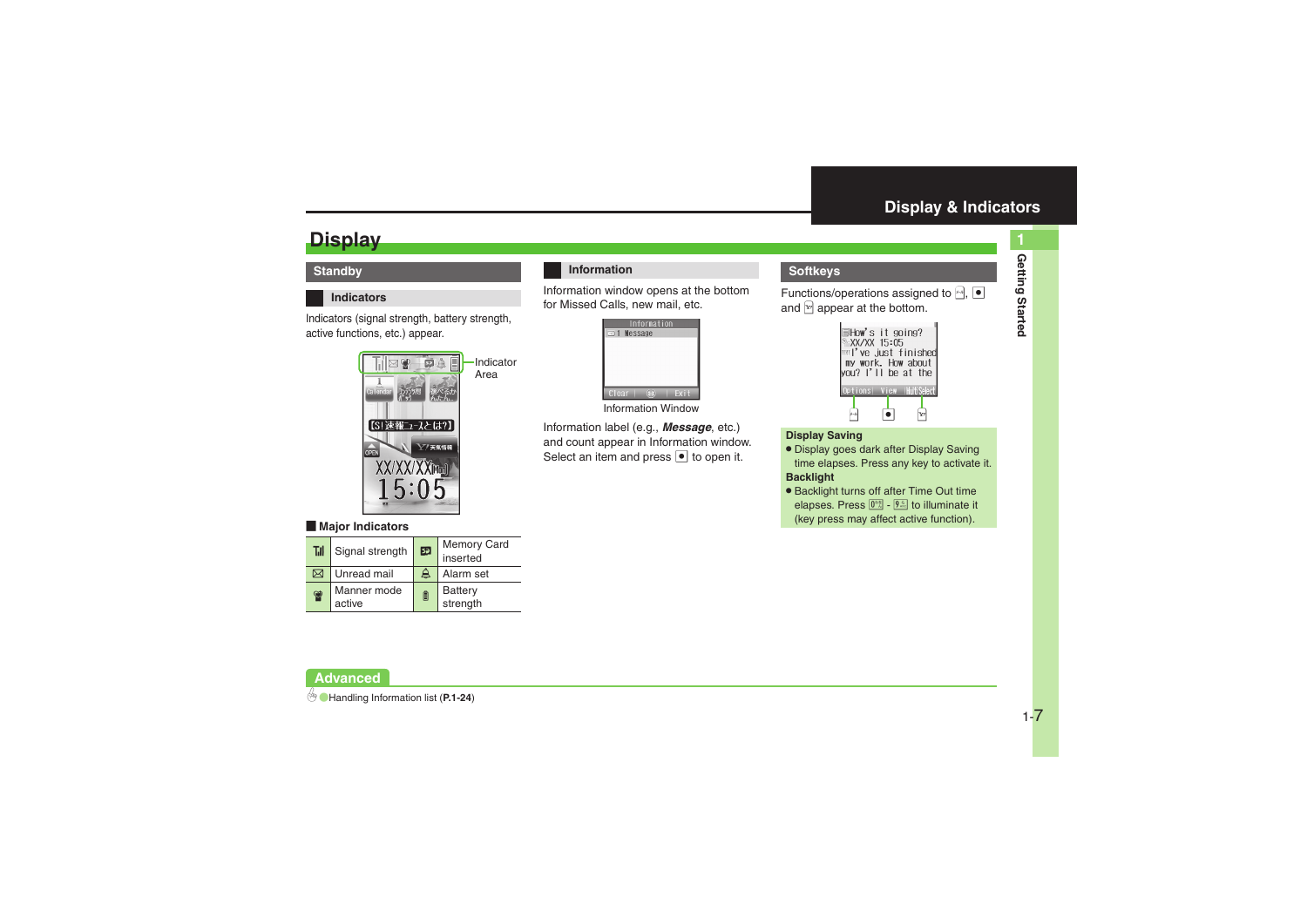### <span id="page-7-0"></span>**Indicators**

#### **Display Indicators**

Descriptions based on Standard Menu.  $\blacksquare$ ,  $\blacksquare$  and  $\blacksquare$  indicate line type in Dual Mode (**[P.1-21](#page-20-0)**).

#### [ **Basic Status**



#### [ **Function Status**

|                                    | n   | 3                                     |
|------------------------------------|-----|---------------------------------------|
|                                    | a   | Active S! Application                 |
| 11                                 | ణ   | Paused S! Application                 |
|                                    | чy  | Music playback in progress            |
|                                    | ם   | TV recording in progress              |
|                                    | lзS | Memory Card in use                    |
| 12<br>Memory Card formatting<br>51 |     |                                       |
|                                    | ⋍   | TV Timer/TV Recording Timer set       |
|                                    |     | Multiple functions (Multi Job) active |

<sup>1</sup>The more bars the better.

<sup>2</sup>Battery strength % is an approximation.

**1**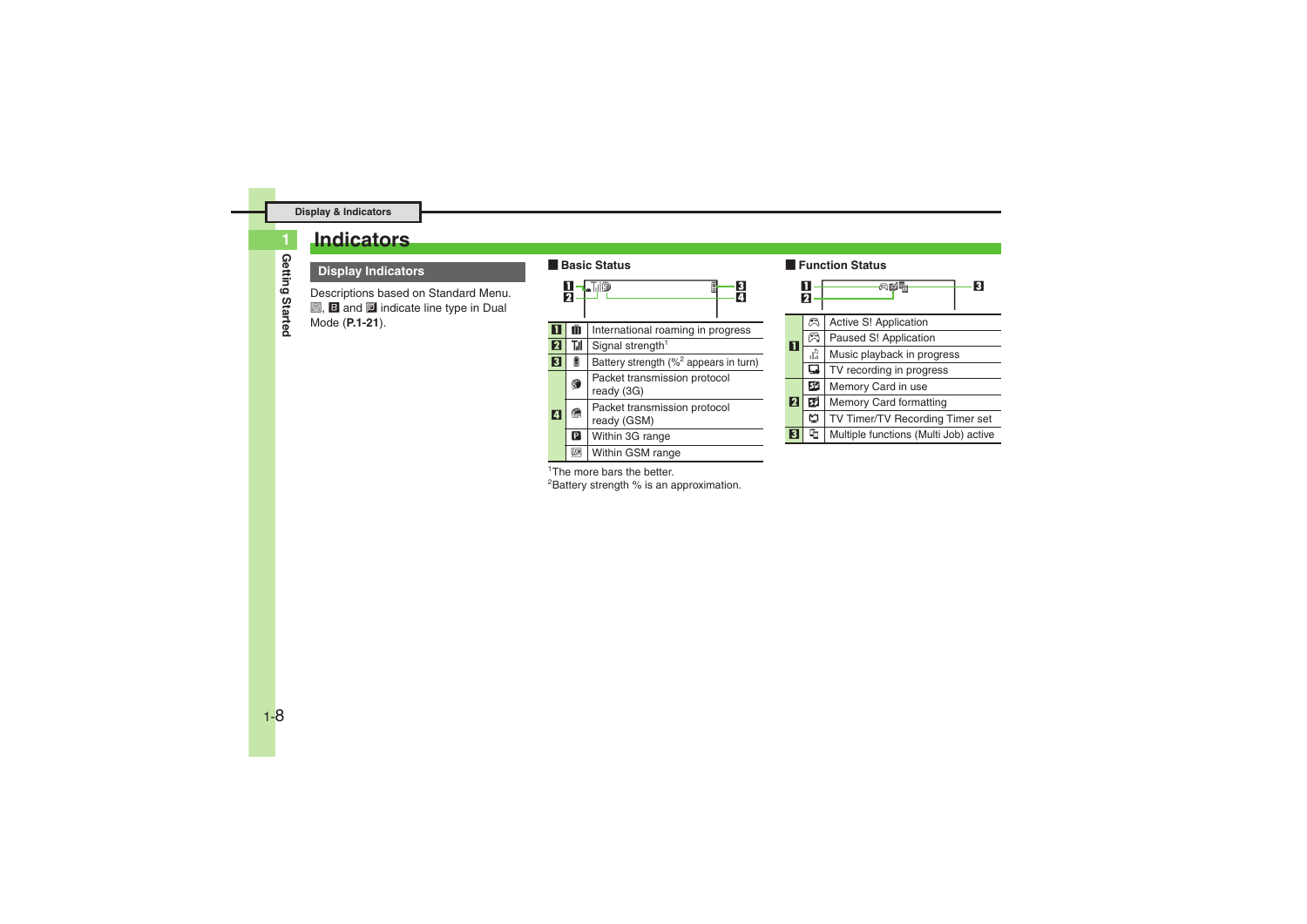#### [ **Notifications**

|                | 21<br>3<br>4                             | 96%4<br>5<br>羀<br>謂<br>買⇒                                                    |  |  |
|----------------|------------------------------------------|------------------------------------------------------------------------------|--|--|
| П              | ⊠                                        | Unread mail                                                                  |  |  |
|                | 盷                                        | <b>Unread Delivery Report</b>                                                |  |  |
| 2              | ř.                                       | Answer Phone active & message<br>recorded                                    |  |  |
|                | рQ                                       | Answer Phone canceled &<br>message recorded                                  |  |  |
| 3              | 尚                                        | New Voicemail                                                                |  |  |
| 4              | ⇛                                        | Missed Call or new mail on idle line                                         |  |  |
| 151            | CI.                                      | S! Appli/Mobile Widget Notification                                          |  |  |
| $\overline{6}$ | 罚                                        | Contents Key received                                                        |  |  |
|                | 20<br>Unread S! Information Channel info |                                                                              |  |  |
| 7              | 鶞                                        | Software Update result                                                       |  |  |
|                | E <sub>SU</sub>                          | Unread S! Quick News info                                                    |  |  |
| । ह            | C                                        | Unread S! Friend's Status notification<br>or unanswered registration request |  |  |
|                |                                          | <b>Warnings</b>                                                              |  |  |
|                | п<br>2                                   | 3<br>$\boxtimes$<br>図-<br>⊗                                                  |  |  |

|  | Mail memory low                      |
|--|--------------------------------------|
|  | <b>2</b> EX Message delivery failure |
|  | Memory Card unusable/misinserted     |

#### [ **Transmissions**



<sup>1</sup> Hidden while Mobile Widget is in use. 2Flashes while positioning.

#### [ **Settings**



\*Indicator does not appear when Call Forwarding is set to Video Calls only, with Voicemail unset.

**Getting Started**

Getting Started

**1**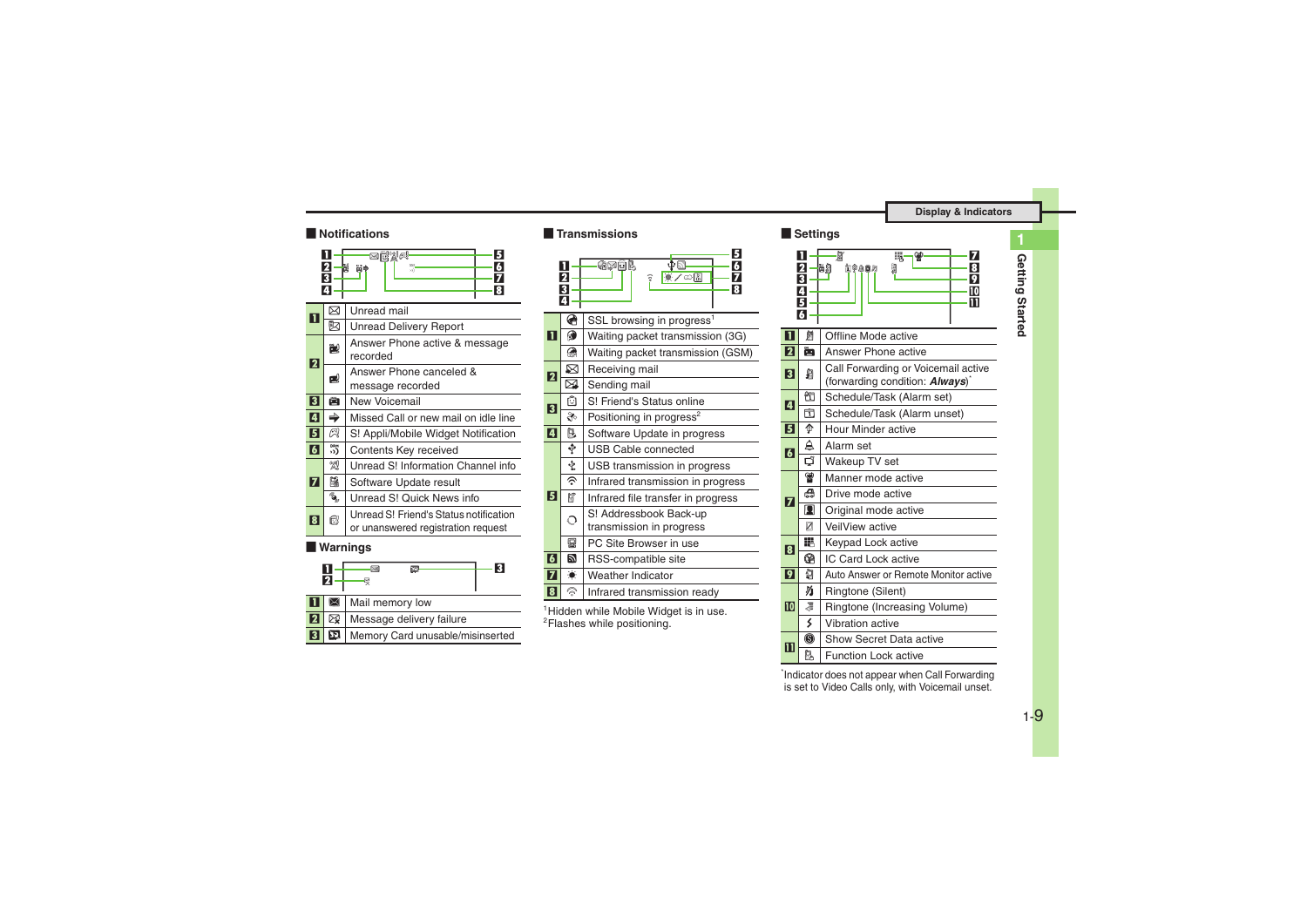#### **Display & Indicators**

**1**

| <b>External Display Indicators</b>                                                                                   |                                        |                                                                                                                 |  |
|----------------------------------------------------------------------------------------------------------------------|----------------------------------------|-----------------------------------------------------------------------------------------------------------------|--|
|                                                                                                                      |                                        | <b>Basic Status</b>                                                                                             |  |
|                                                                                                                      |                                        | <u>n - Til</u><br>1 882 <b>- 2</b>                                                                              |  |
|                                                                                                                      |                                        | <b>Til</b> Signal strength <sup>1</sup>                                                                         |  |
| $\overline{\mathbf{2}}$                                                                                              | 1,000,000                              | Battery strength <sup>2</sup>                                                                                   |  |
|                                                                                                                      |                                        | <sup>1</sup> The more bars the better.<br><sup>2</sup> Battery strength % is an approximation.<br>Notifications |  |
| 3<br>4<br>2<br>ß<br><i>•</i> •ಿ •ಿ ⊡<br>经贸圈条<br>$\Box$<br>$\overline{\mathbf{8}}$<br>ġ.<br>$\overline{6}$<br>Й<br>то |                                        |                                                                                                                 |  |
| ī                                                                                                                    | 閑                                      | <b>Missed Calls</b>                                                                                             |  |
| 12                                                                                                                   | đ                                      | Answer Phone message recorded                                                                                   |  |
| $\overline{\mathbf{3}}$                                                                                              | 視                                      | Missed Call Notification                                                                                        |  |
| $\overline{4}$                                                                                                       | 鷛                                      | New Voicemail                                                                                                   |  |
| $\overline{\mathbf{5}}$                                                                                              | ⊠                                      | Unread mail                                                                                                     |  |
| $\overline{6}$                                                                                                       | 目                                      | <b>Unread Delivery Report</b>                                                                                   |  |
| 7                                                                                                                    | ٠î                                     | Contents Key received                                                                                           |  |
| $\overline{\mathbf{3}}$                                                                                              | $\mathbf{A}^{(n)}$                     | Unread S! Information Channel info                                                                              |  |
| ヮ                                                                                                                    | $\begin{bmatrix} 0 \\ 0 \end{bmatrix}$ | Weather Indicator update                                                                                        |  |
| 10                                                                                                                   | 米                                      | Weather Indicator                                                                                               |  |

#### [ **Warnings**

| 21 | н    | 41 | Б |
|----|------|----|---|
|    | 网络鸡肉 |    |   |

#### 1 $E^2$  Message delivery failure **2**  $\mathbf{x}^{\times}$  S! Information Channel info reception failure **3 B** Decoration Call transmission failure

- 4※ IP Service connection failure
- 5 $\mathbb{R}$  Weather Indicator update failure

#### [ **Handset Status**



|                         | $\triangle$ | Alarm                                  |
|-------------------------|-------------|----------------------------------------|
| $\overline{\mathbf{2}}$ | 帀           | Schedule Alarm                         |
| $\overline{3}$          | M           | <b>Task Alarm</b>                      |
| 4                       | e!          | S! Appli/Mobile Widget Notification    |
| $\overline{5}$          | 冋           | Unread S! Friend's Status notification |
| $\overline{6}$          | ഇ           | TV Alarm (watch)                       |
|                         | -⊑          | TV Alarm (record)                      |

#### **External Display Date & Time**

• Press **H** to toggle Clock view.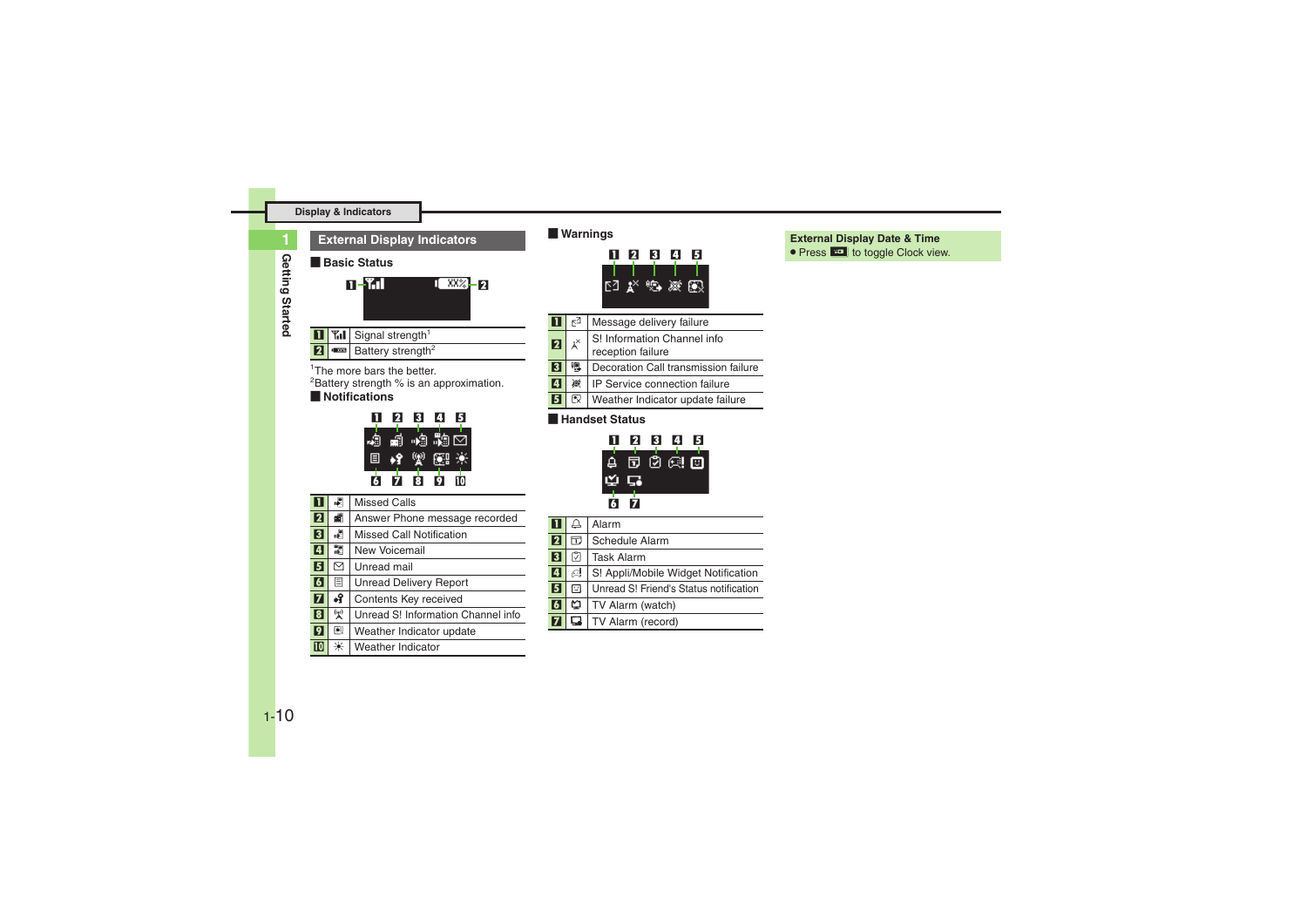<span id="page-10-0"></span>**Getting Started 1**

Getting Started

### **Accessing Functions**

Use the following methods as needed.



Access a function in Shortcuts menu while another is active, then toggle function windows as needed.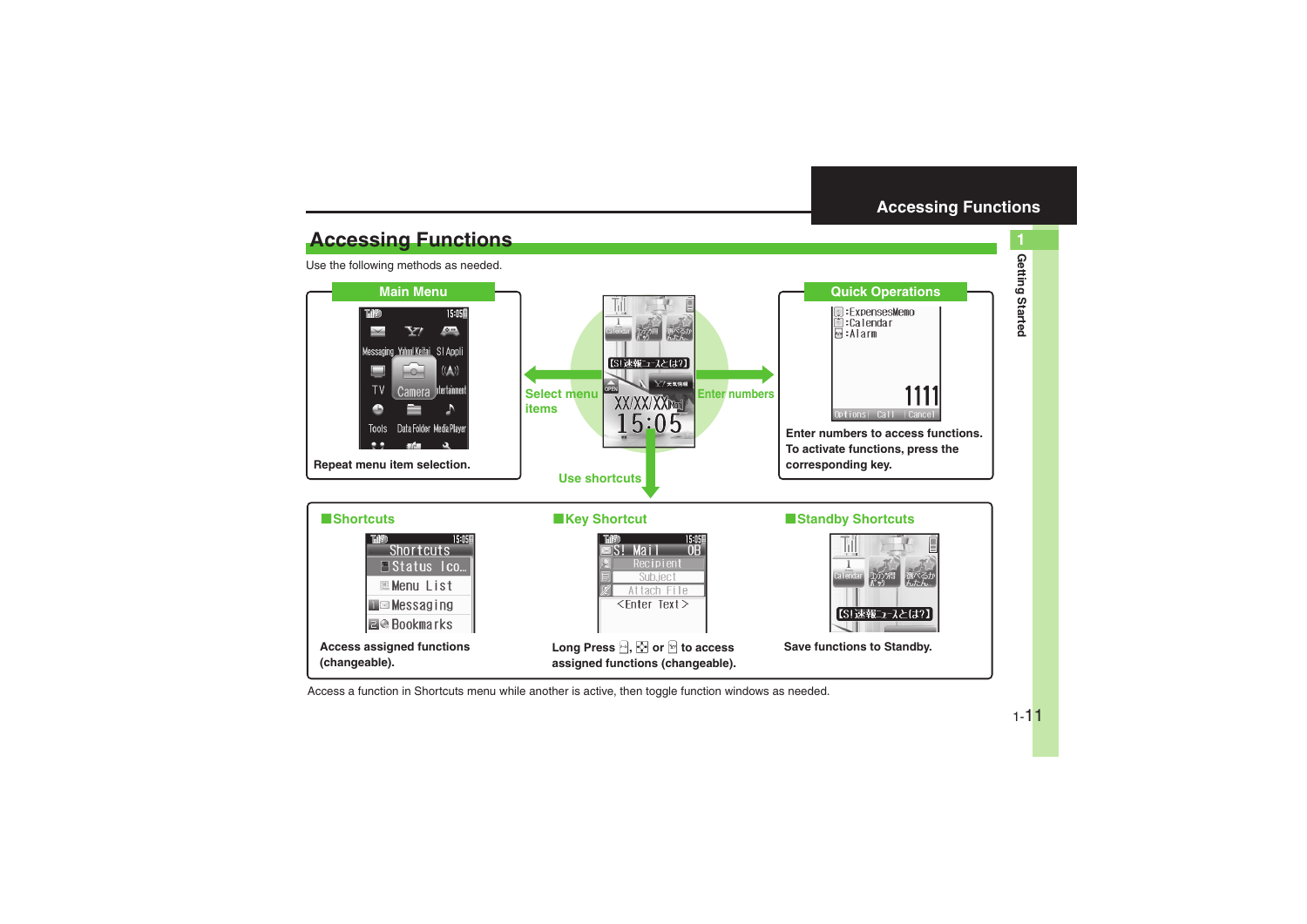### <span id="page-11-0"></span>**Main Menu**

**1**

**Menu Item Selection** $\boxed{\bullet}$ 15:05国 **STA** Y7 Messaging Yahoo! Keitai S! Appli  $((\bigwedge))$ TV **Intertainmer** Camera Tools Data Folder Media Player . Main Menu opens. **Use**  $\frac{1}{2}$  to select menu item  $\blacktriangleright$   $\blacktriangleright$ 

| THED                                 |       | 15 |
|--------------------------------------|-------|----|
|                                      | Tools |    |
| <b>MINURadvis Chais/Games Dec./B</b> |       |    |
| $\blacksquare$ Calendar              |       |    |
| 曾 Alarms                             |       |    |
| $\cong$ Wakeup TV                    |       |    |
| $\boxdot$ Tasks                      |       |    |
|                                      |       |    |

#### . Menu/window opens.

If Sub Menu opens, use  $\lbrack \Omega \rbrack$  to select an item and press  $\bullet$ .

#### **Tabs**

. Menus/lists in a single window appear in separate tabs; use  $\heartsuit$  to toggle tabs.



#### **Reverse Navigation**

• Press  $\overline{R}$ . If a confirmation appears, follow onscreen prompts.

#### **Returning to Standby**

• Press  $\blacksquare$  If a confirmation appears, follow onscreen prompts.

#### **Simple Menu**

. Simplify menus; ideal for users who use only basic handset functions.

#### **Main Menu Items**

| <b>Messaging</b>     | Open/create messages, etc.                          |  |
|----------------------|-----------------------------------------------------|--|
| Yahoo! Keitai        | Browse the Internet                                 |  |
| S! Appli             | Use S! Applications<br>including games              |  |
| <b>TV</b>            | Watch/record TV programs                            |  |
| Camera               | Capture images or record<br>video                   |  |
| <b>Entertainment</b> | Read e-Books, receive<br>news updates, etc.         |  |
| <b>Tools</b>         | Manage schedules, set<br>Alarm, scan QR Codes, etc. |  |
| Data Folder          | Open files saved on<br>handset/Memory Card          |  |
| <b>Media Player</b>  | Play/download media files                           |  |
| Communication        | Communicate with other<br>users in various ways     |  |
| Phone                | Search contacts, add<br>entries, etc.               |  |
| Settings             | Customize handset<br>interface, sounds, etc.        |  |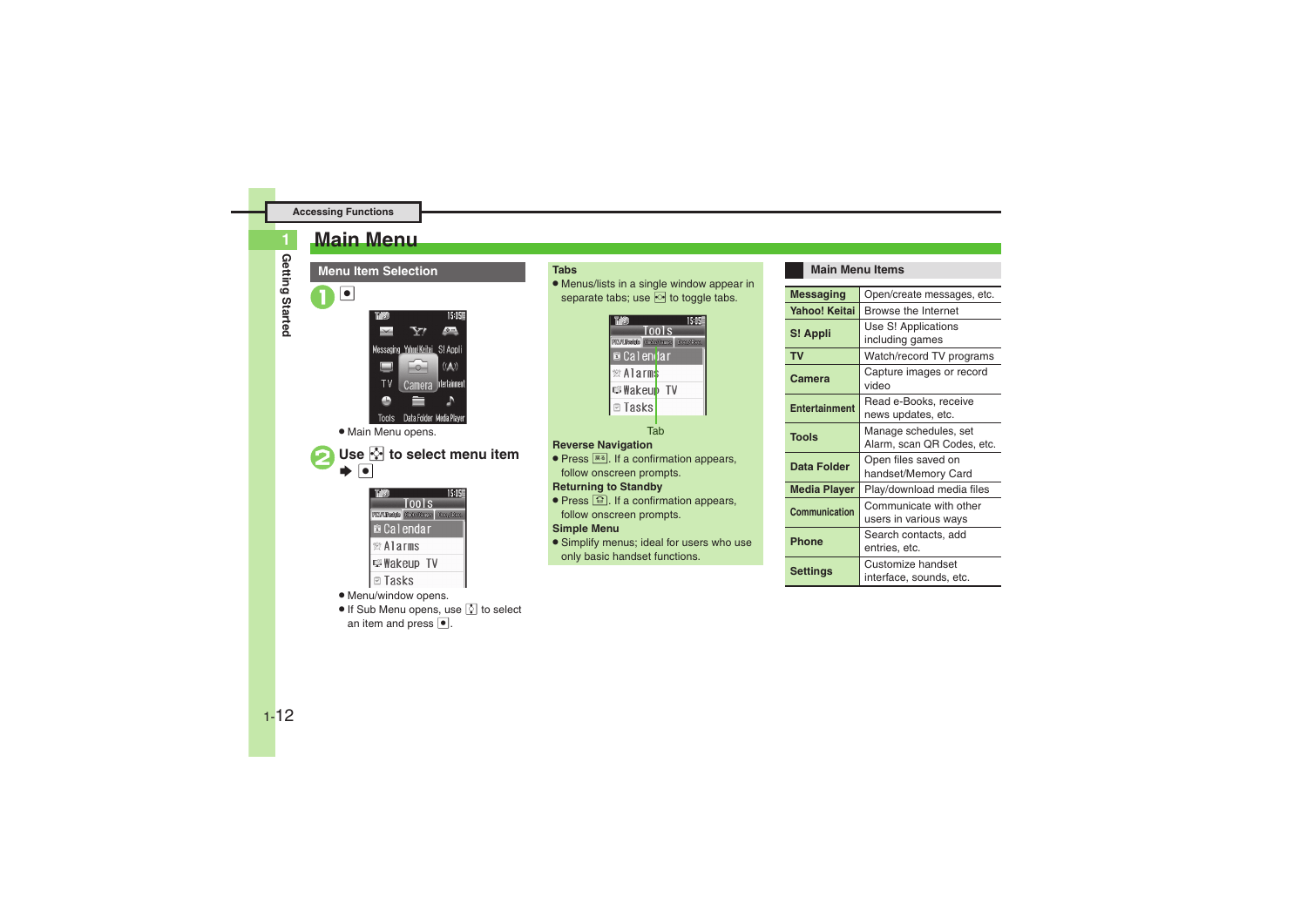**Getting Started 1**

Getting Started

### <span id="page-12-0"></span>**Shortcuts Menu & Key Shortcut**

#### **Shortcuts Menu**

Access assigned functions via Shortcuts menu.



#### **Advanced**

**Key Shortcut**

In Standby, Long Press <mark>A, ⊠or ⊗</mark> to access assigned functions.

| $x - x$ | Open S! Mail Composition window |
|---------|---------------------------------|
| Y       | Open Yahoo! Keitai menu         |
| Ō       | Open PC Site Browser menu       |
| Q'      | Create new Phone Book entries   |
|         | Activate/cancel IC Card Lock    |
|         | Activate/cancel Infrared        |
|         |                                 |

#### **Changing Assigned Functions**

Follow these steps to assign Calculator to  $\lceil \delta \rceil$ .

 $\mathbf 0$ **■ → Settings → ■ In Phone menu, Set Key**  $\blacktriangleright$   $\boxed{\bullet}$ 





| TH <sub>1</sub> 60 | 15:05<br>Long press |
|--------------------|---------------------|
|                    | From Appli          |
|                    | From Bookmark       |
|                    | From Other          |
| 0ff                |                     |



```
BookmarkIn ④, From Bookmark ➡ ● ➡
     Select title \bigtriangledown o \bigtriangledown Yes \bigtriangledown o
Infrared or Show Secret Data On/OffIn ◎, From Other \rightarrow <sup>●</sup> → Select
      item \blacktriangleright \lceil \bullet \rceilCanceling Assigned Function
      In ④, Off \blacklozenge <u>●</u>
```
0([Changing item order](#page-23-3)  ([Restoring default shortcuts](#page-23-4) (**[P.1-24](#page-23-3)**)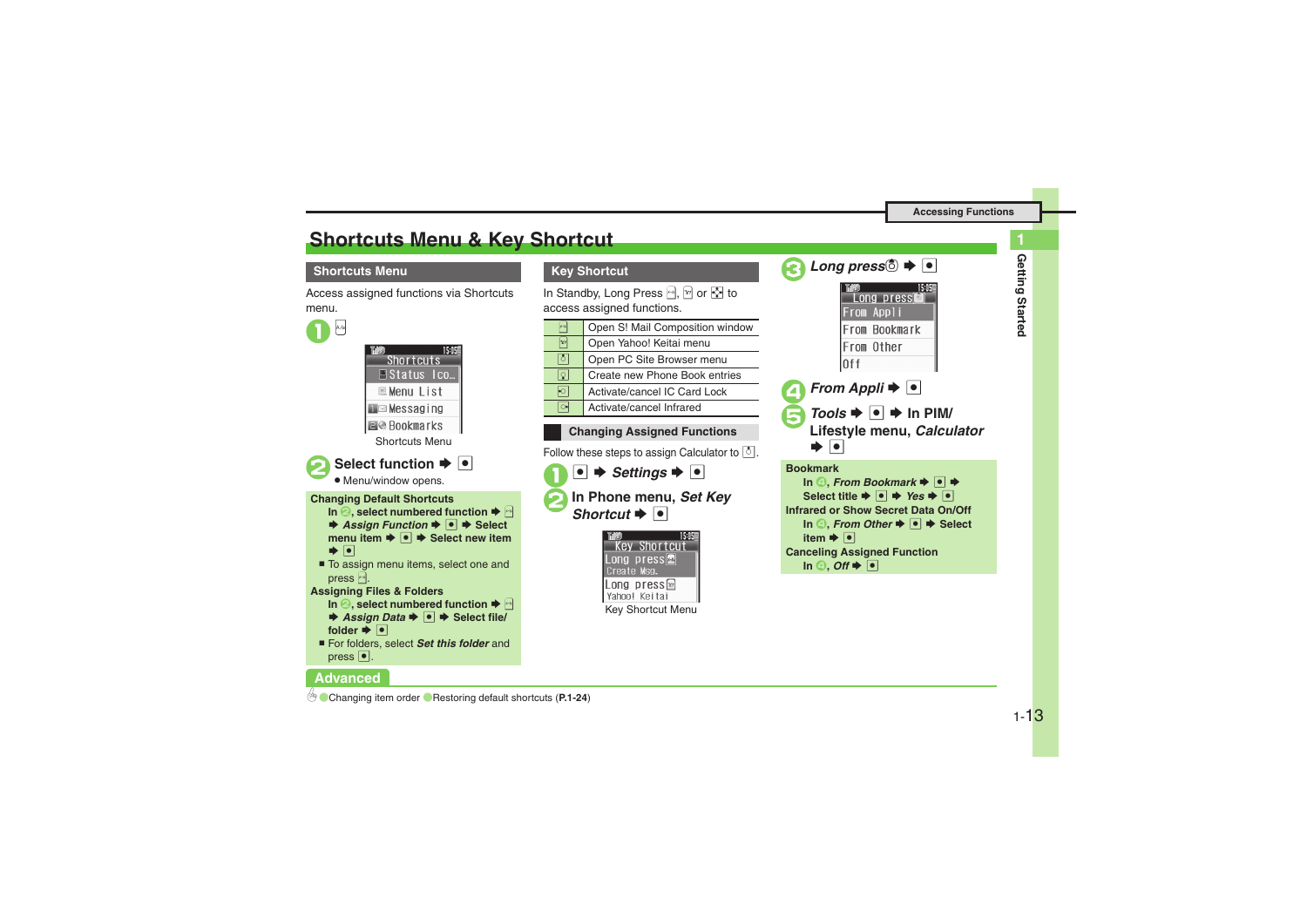### <span id="page-13-0"></span>**Toggling Active Functions (Multi Job)**



**1**

#### **Multi Job Feature**

Access a function in Shortcuts menu while another is active.





Multi Job may not activate from some menus/windows (e.g., ringtone/ringvideo selection, etc.).



. Menu/window opens.

**Using Multi Job**

15:05

15:05

Search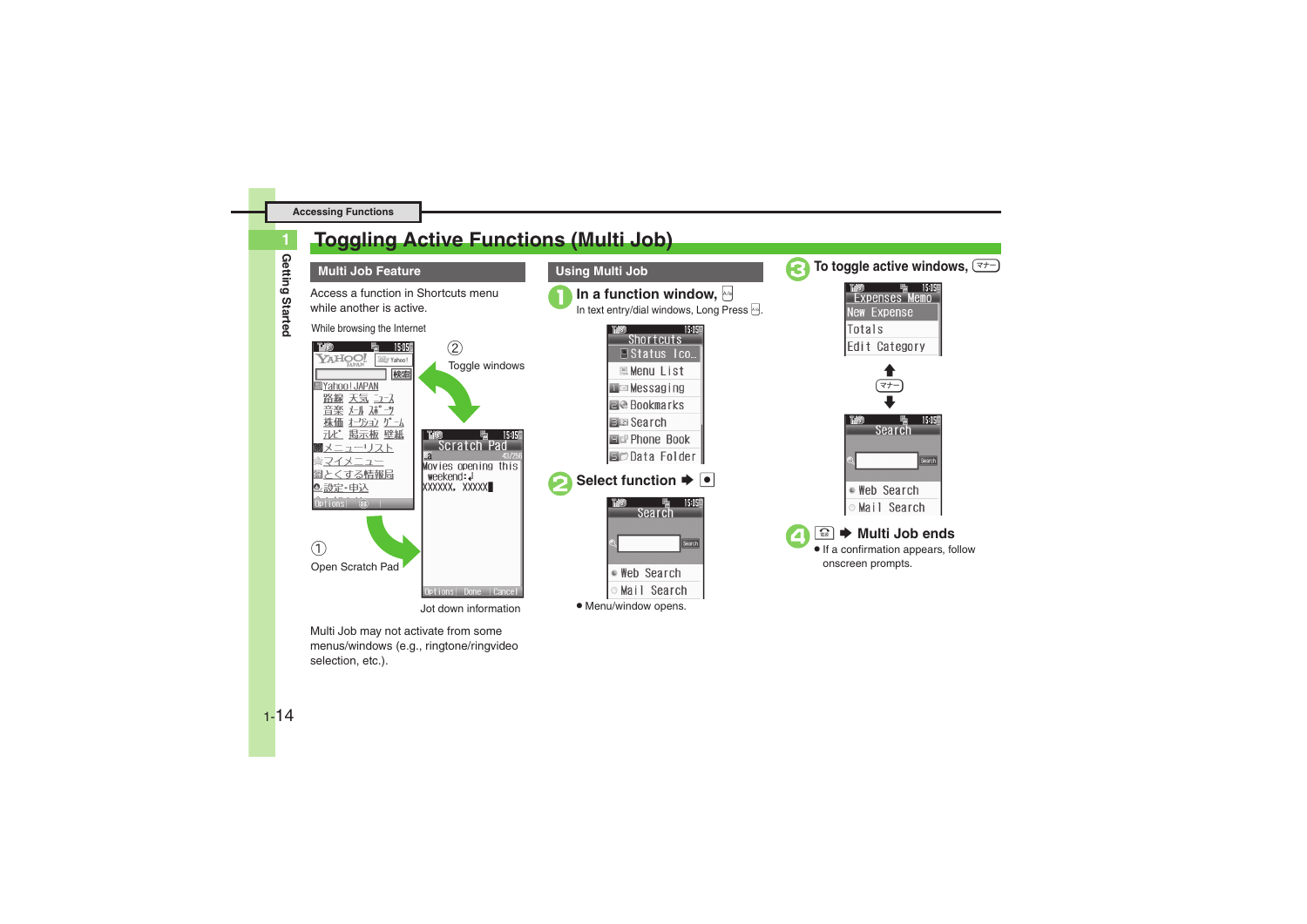### <span id="page-14-0"></span>**Standby Shortcuts**

Paste shortcuts to functions, files, folders, etc. to Standby for easy access.





- available.
- **Advanced**



#### **Using Shortcuts**



. Menu/window opens or command is executed.

#### **Toggling Sheets**

Toggle sheets to use Standby shortcuts and widgets pasted on each sheet.





- $\bullet$  To toggle further, Long Press  $\boxed{\mathbb{F}}$  or press  $\boxed{\text{at}}$  repeatedly.
- **•** Sheet name appears at the top, then disappears.
- **Save Standby shortcuts as needed;** corresponding icons appear on the current sheet.

#### **Using Locked Sheets**

**b**  $\blacktriangleright$  Select **□**  $\blacktriangleright$  **• Enter Handset Code**  $\rightarrow \bullet$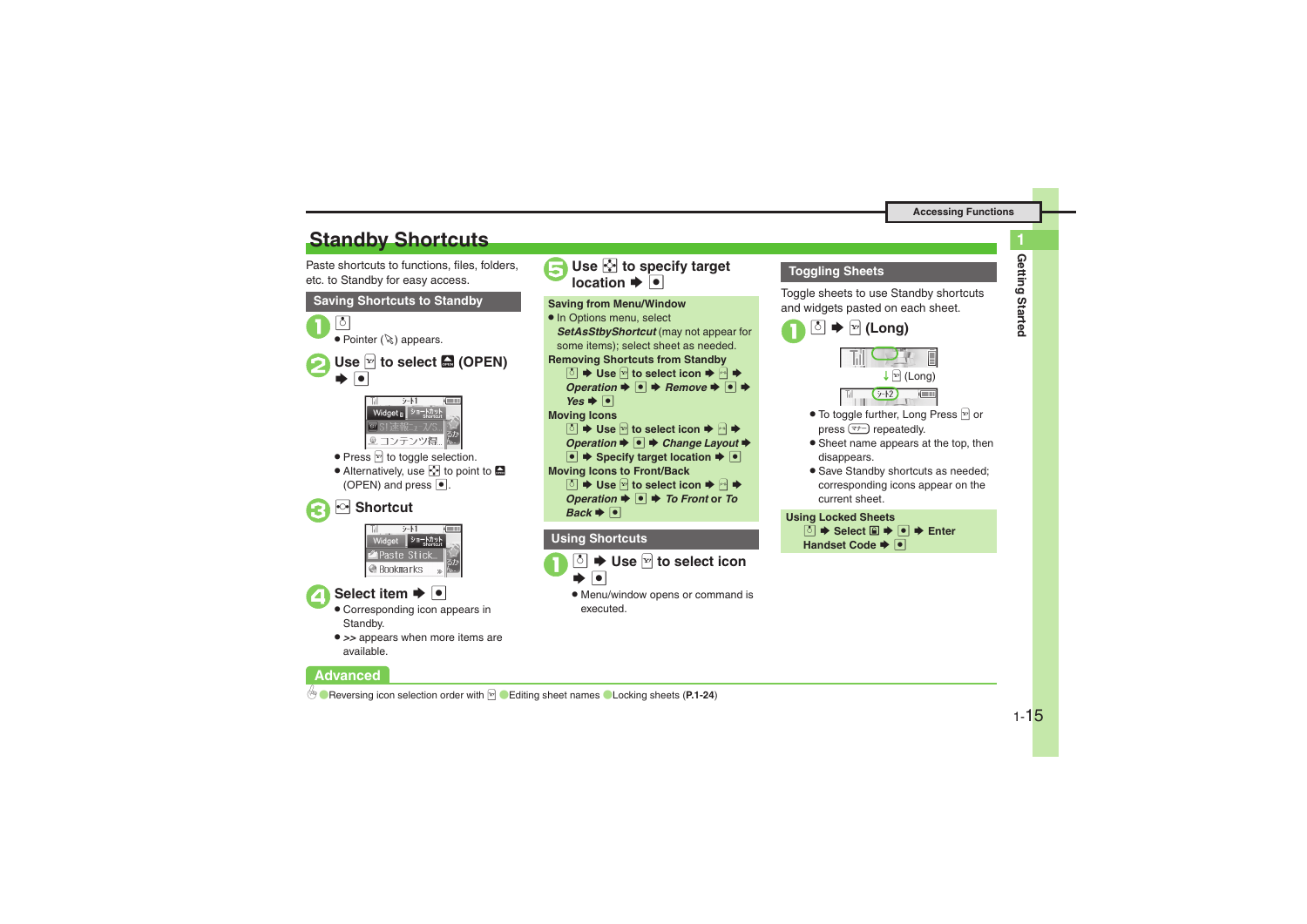### <span id="page-15-0"></span>**Using Simplified Menus (Simple Menu)**

Getting Started **Getting Started**

**1**

#### **Simple Menu Features**

Activate Simple Menu to reduce available handset functions and simplify menus.



#### [ **Menu Items**

| <b>Messaging</b>                                                                                                                                                              | Received Msg., Create Msg.,<br>Drafts, Templates, Sent<br>Messages, Unsent Msg.,<br>Create SMS                             |  |  |
|-------------------------------------------------------------------------------------------------------------------------------------------------------------------------------|----------------------------------------------------------------------------------------------------------------------------|--|--|
| Phone                                                                                                                                                                         | Phone Book, Add New Entry,<br>Play Messages, Answer<br>Phone, Call VM, My Details,<br>Speed Dial/Mail                      |  |  |
| Camera                                                                                                                                                                        | Photo Camera, Video<br>Camera, Scan Barcode,<br>Scan Card, Scan Text,<br>Review, Camera Settings,<br><b>Video Settings</b> |  |  |
| Calendar, Alarms, Calculator,<br>Assignment, Dictionary,<br><b>Convenient</b><br>Notepad, S! Friend's Status,<br><b>Tool</b><br>S! Circle Talk, Double<br>Number, Change Menu |                                                                                                                            |  |  |
| Data Folder                                                                                                                                                                   |                                                                                                                            |  |  |
| ΤV                                                                                                                                                                            |                                                                                                                            |  |  |

Key assignments are largely the same as those in Large Font/Standard Menu.

#### **Activating Simple Menu**





**Simple Menu**  $\rightarrow$ 

**While Using an Incompatible Function**

• End the function before activating Simple Menu.

#### **Canceling Simple Menu**

*<del><b> ■ (Long) → Large Font Menu →*  $\bullet$  *</del>*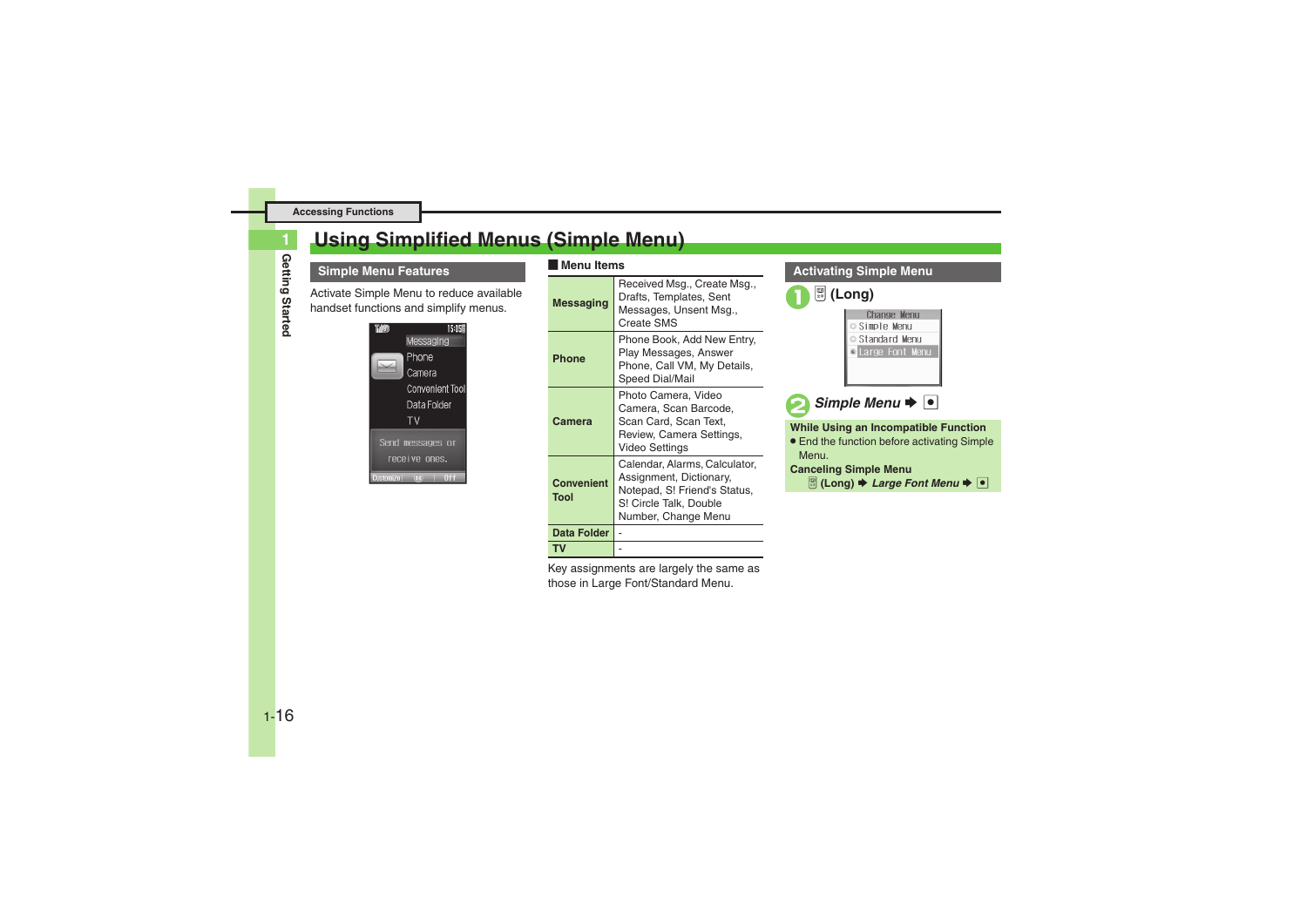### **Mobile Manners**

Please use your handset responsibly. Use these basic tips as a guide. Inappropriate handset use can be both dangerous and bothersome. Please take care not to disturb others when using your handset. Adjust handset use according to your surroundings.

- . Turn it off in theaters, museums and other places where silence is the norm.
- . Refrain from using it in restaurants, hotel lobbies, elevators, etc.
- . Observe signs and instructions regarding handset use aboard trains, etc.
- . Refrain from use that interrupts the flow of pedestrian or vehicle traffic.

#### **Manner Mode**

 $\mathbf 0$ 

Mutes most handset function sounds.



. Manner mode is set.

#### **When Manner Mode is Active**

- . Ringtones and other sounds are muted.
- . 831SH s vibrates for transmissions/alerts.
- . Shutter click still sounds at fixed volume.

#### **Canceling Manner Mode**

) **(Long)**

<span id="page-16-0"></span>

| <b>Offline Mode</b>                                                                |
|------------------------------------------------------------------------------------|
| Temporarily suspends all transmissions.                                            |
| $\bullet$ $\bullet$ Settings $\bullet$ $\bullet$ $\bullet$ $\bullet$<br>Network    |
| Offline Mode $\blacktriangleright$ $\blacktriangleright$                           |
| $On \rightarrow \Box$                                                              |
| 15 OSE<br>ffline Mode<br>'On<br>0 <sup>f</sup>                                     |
| Offline Mode<br>enabled.                                                           |
| • Offline Mode is set.                                                             |
| <b>Canceling Offline Mode</b><br>In $\Theta$ , Off $\blacktriangleright$ $\bullet$ |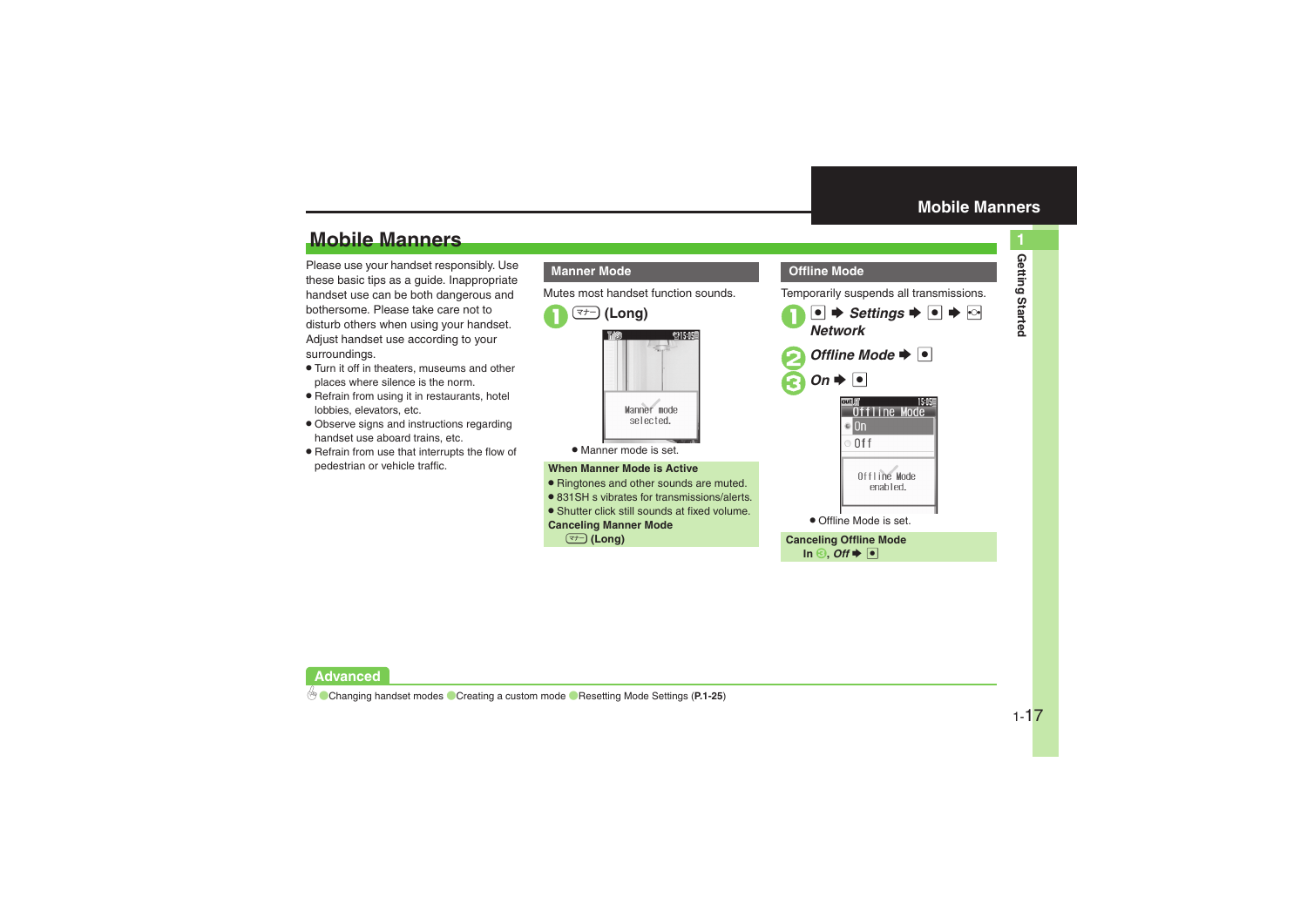### <span id="page-17-0"></span>**Security Codes**

### **Security Codes**

These codes are required for handset use.

- . Write down Security Codes.
- . Do not reveal Security Codes. SoftBank is not liable for misuse or damages.

| <b>Handset</b><br>Code                  | 9999 by default; use or<br>change some functions                                                              |  |
|-----------------------------------------|---------------------------------------------------------------------------------------------------------------|--|
| <b>Center</b><br><b>Access</b><br>Code  | 4-digit code selected at<br>contract; access Optional<br>Services via landlines or<br>change contract details |  |
| <b>Network</b><br>Password <sup>*</sup> | 4-digit code selected at<br>contract; restrict incoming/<br>outgoing calls (Call Barring)                     |  |

\*Change as needed.

#### **Incorrect Code Entry**

- . *Handset code is incorrect!* appears; try again.
- **If Network Password is incorrectly** entered three times consecutively, Call Barring settings are locked. To resolve, Network Password and Center Access Code must be changed.



**1**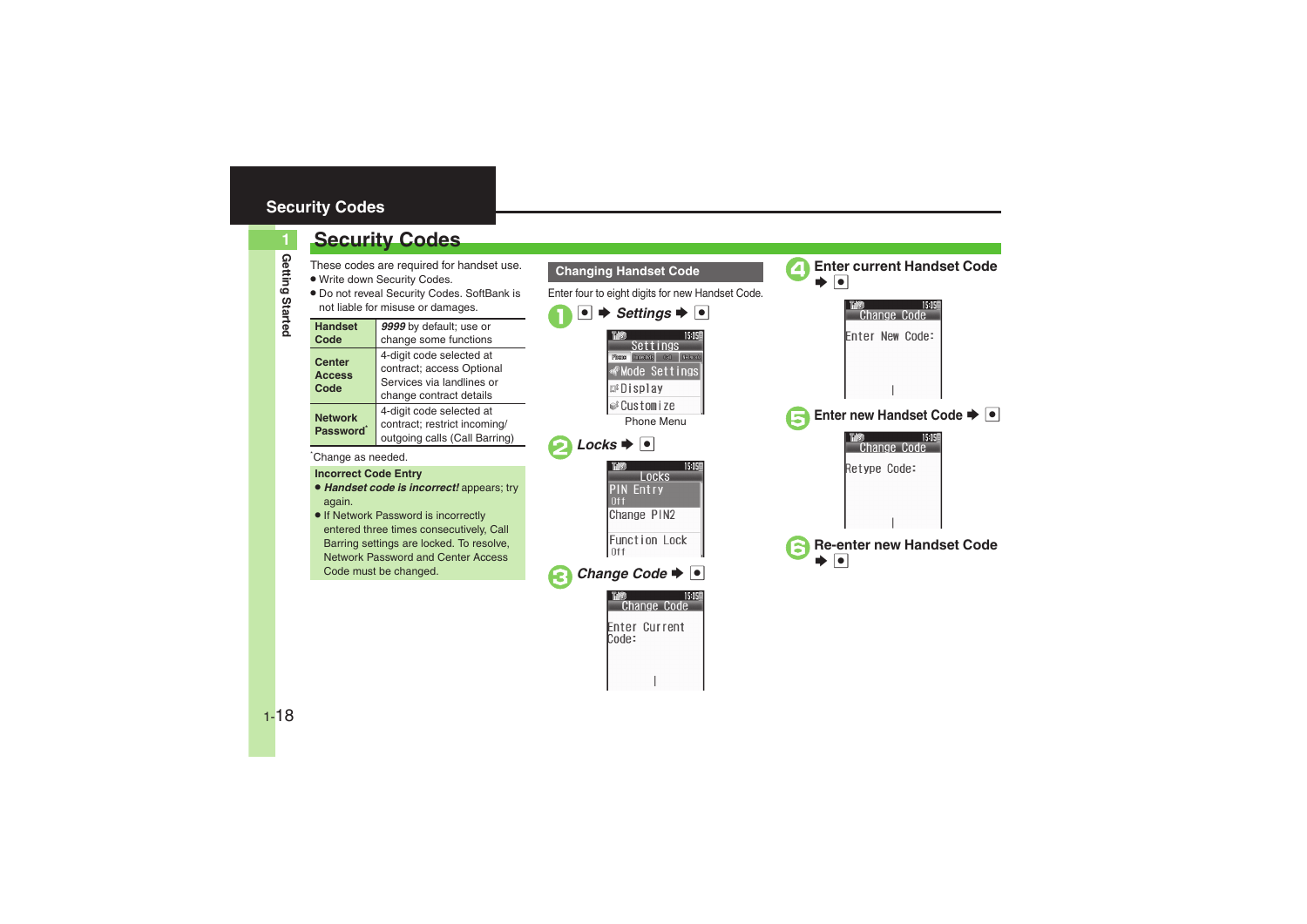**Getting Started**

Getting Started

**1**

### <span id="page-18-1"></span>**My Details & Basic Tools**

#### **My Number**



. Handset phone number and the name entered at initial setup appear.



#### **VeilView**

Activate VeilView to prevent peeking.



**Canceling VeilView** ~ **(Long)**

#### **Keypad Lock**

Lock handset keys and prevent accidental operation/function activation.



- Keypad Lock activates.
- **.**  $\textcircled{\textbf{:}}\Omega$  does not turn off handset power.

**Incoming Calls while Keypad Lock is Active**

. Keypad Lock is temporarily canceled; press  $\lceil \cdot \rceil$  to answer calls. Keypad Lock reactivates after the call.

### **Canceling Keypad Lock**

% **(Long)**

#### <span id="page-18-0"></span>**Pen Light**



**1918** With handset closed,

. Mobile Light illuminates.



**E⊡ → Mobile Light goes out** 

#### **Important Pen Light Usage Note**

. Do not point Pen Light at people or look at it directly.

#### **Advanced**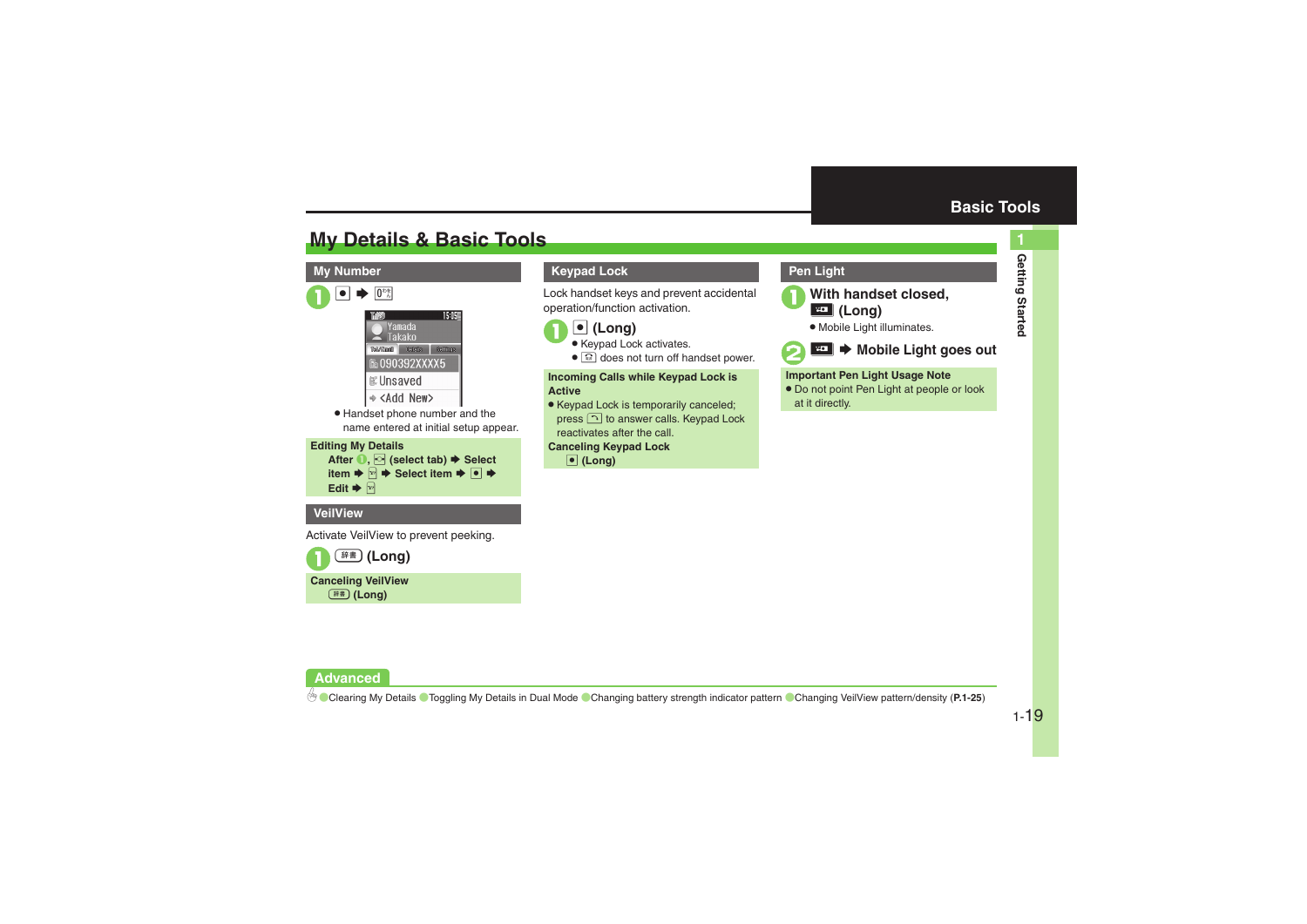#### **Basic Tools**

# Getting Started **Getting Started**

**1**

 $\bullet \bullet \bullet$  Tools  $\bullet \bullet \bullet$   $\bullet$   $\bullet$ *Battery Meter*  $\bullet$   $\bullet$  Approximate battery strength appears. **Battery Meter Changing Battery Strength Indicator Pattern**

**After <b>B**, **a**  $\blacktriangleright$  Select pattern  $\blacktriangleright$  [● ■ Remaining time is approximated for current handset usage pattern.

Access this handy guide to handset settings and key functions/shortcuts.



- **Phone Help** $\blacktriangleright$   $\lceil \bullet \rceil$
- **Select item**  $\rightarrow \bullet$
- For *Indicators*, select category and press  $\bullet$ .

#### **Phone Help Indicator Descriptions**

Check active indicators and their descriptions. (Status Icon List)





- . Active indicators are enlarged; description for selected indicator appears.
- $\bullet$  Use  $\diamondsuit$  to select indicators to view their descriptions.
- Press to open menu/window (e.g., Battery Meter window from battery strength indicator). May be unavailable for some indicators.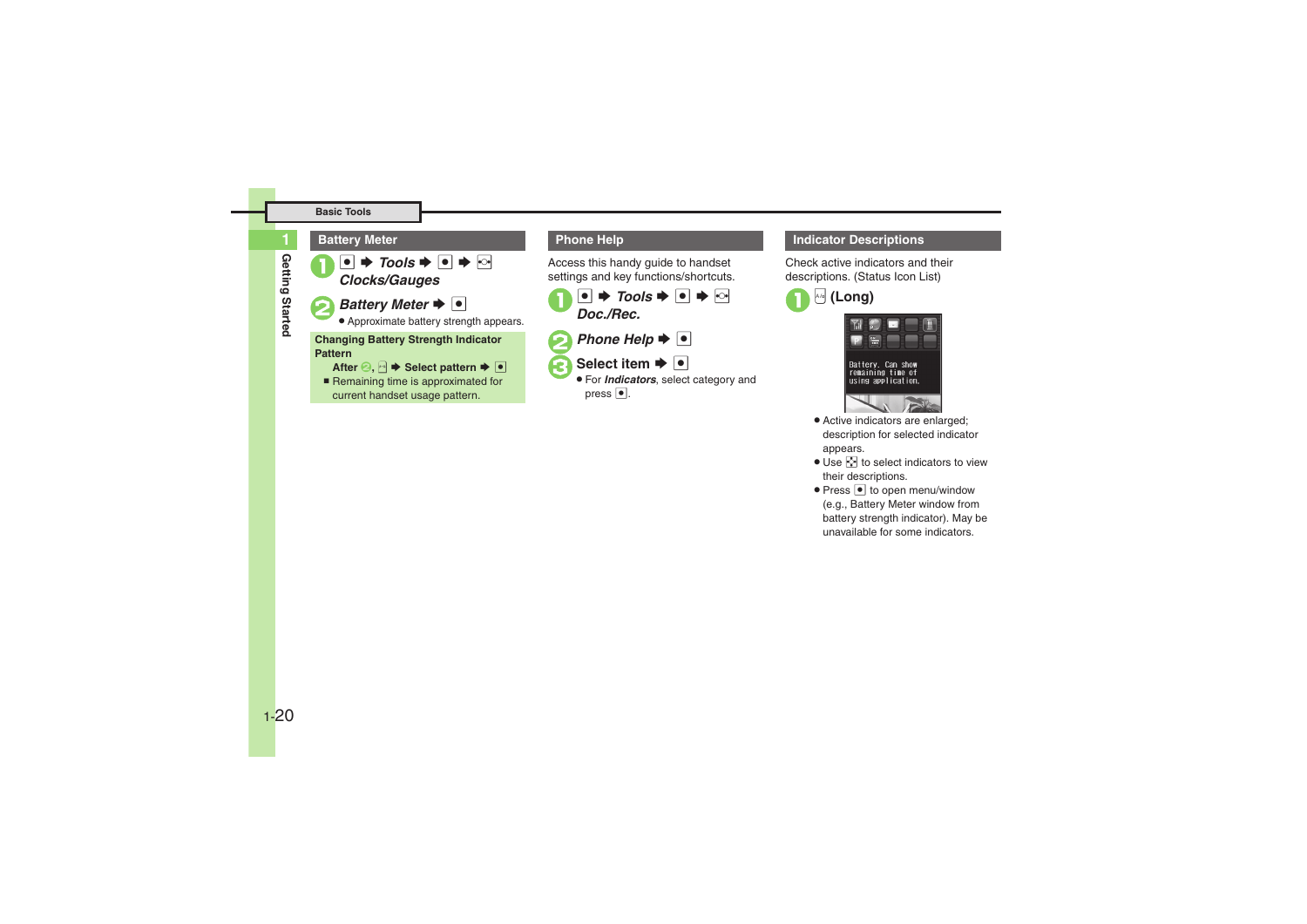<span id="page-20-0"></span>**Activating Double Number**

### <span id="page-20-1"></span>**Using Double Number**

Manage two accounts (Line A and Line B, with separate phone numbers and mail addresses) on one handset.

- . Double Number requires a separate contract and basic monthly fee.
- . While abroad, any Line B messaging charges are applied to Line A.
- . For more information, contact SoftBank Mobile Customer Center, General Information (**P.15-39**).

### **Two Phone Numbers & Two Mail Addresses**

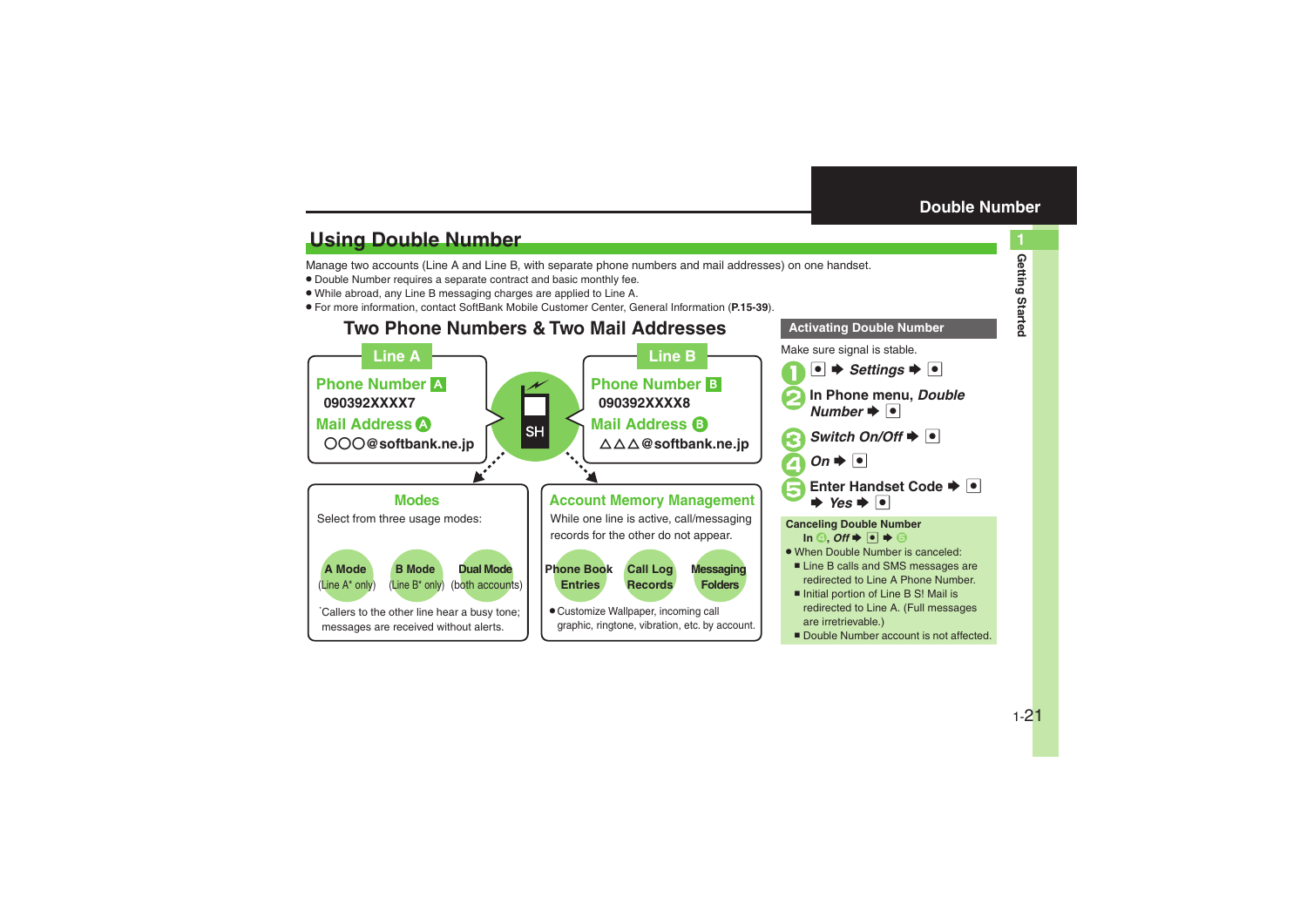### <span id="page-21-0"></span>**Modes**

**Getting Started** Getting Started

**1**

### Activate *A Mode* to use Line A only, *B Mode* to use Line B only, or *Dual Mode* to use both accounts.



#### **Advanced**

**<sup>6</sup> Comitting Handset Code entry when switching modes C[Renaming Double Number modes](#page-25-1) C[Showing indicator for calls missed or new mail on idle line](#page-25-2)** ([Hiding Internet connection confirmation](#page-25-3) (**[P.1-26](#page-25-2)**)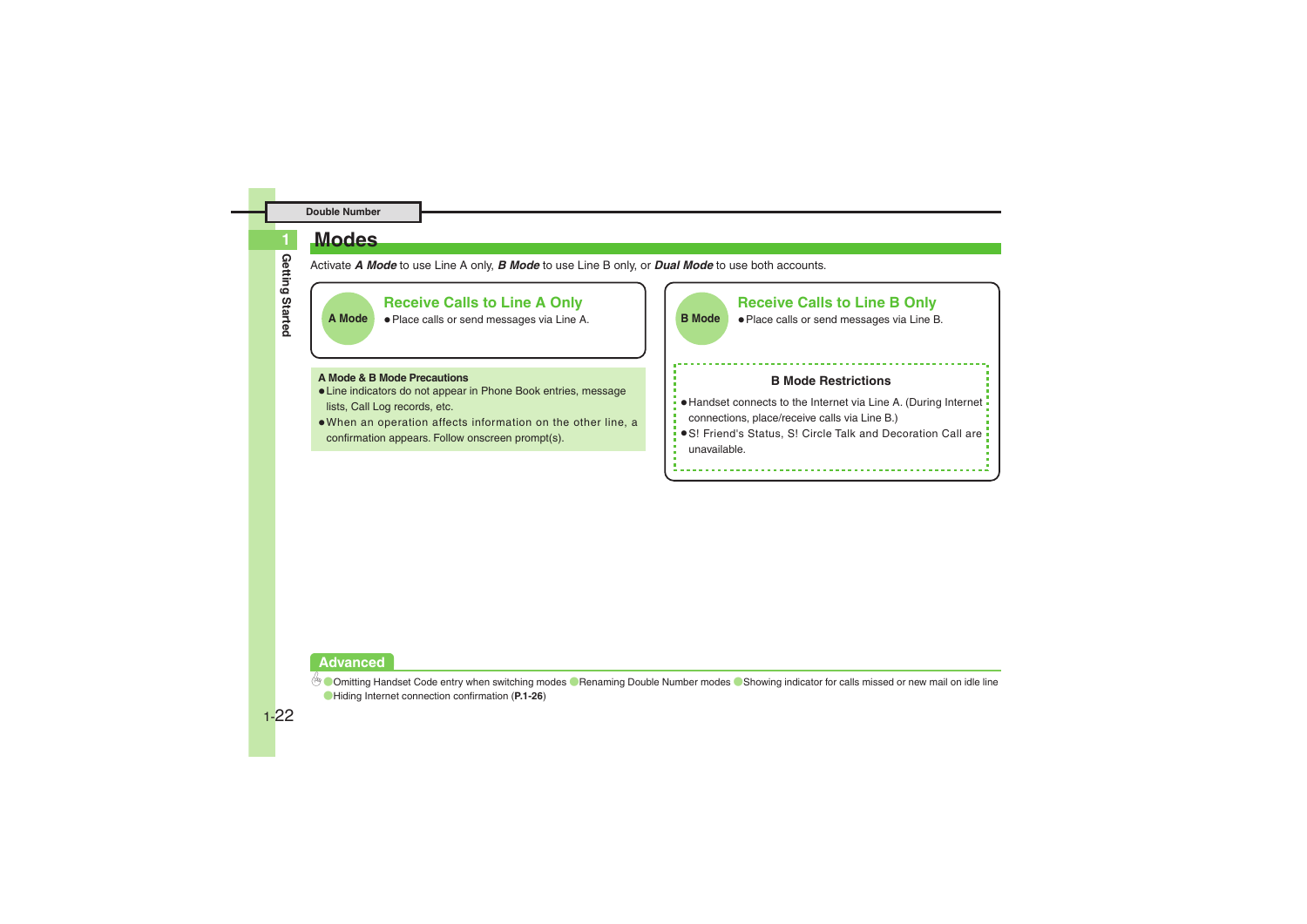**1**





 $Mode: \rightarrow \bullet \Rightarrow$  Select mode

**Entries Saved with Double Number** *Off*

 $\bullet$ 

. *Dual* is set automatically.

#### **Advanced**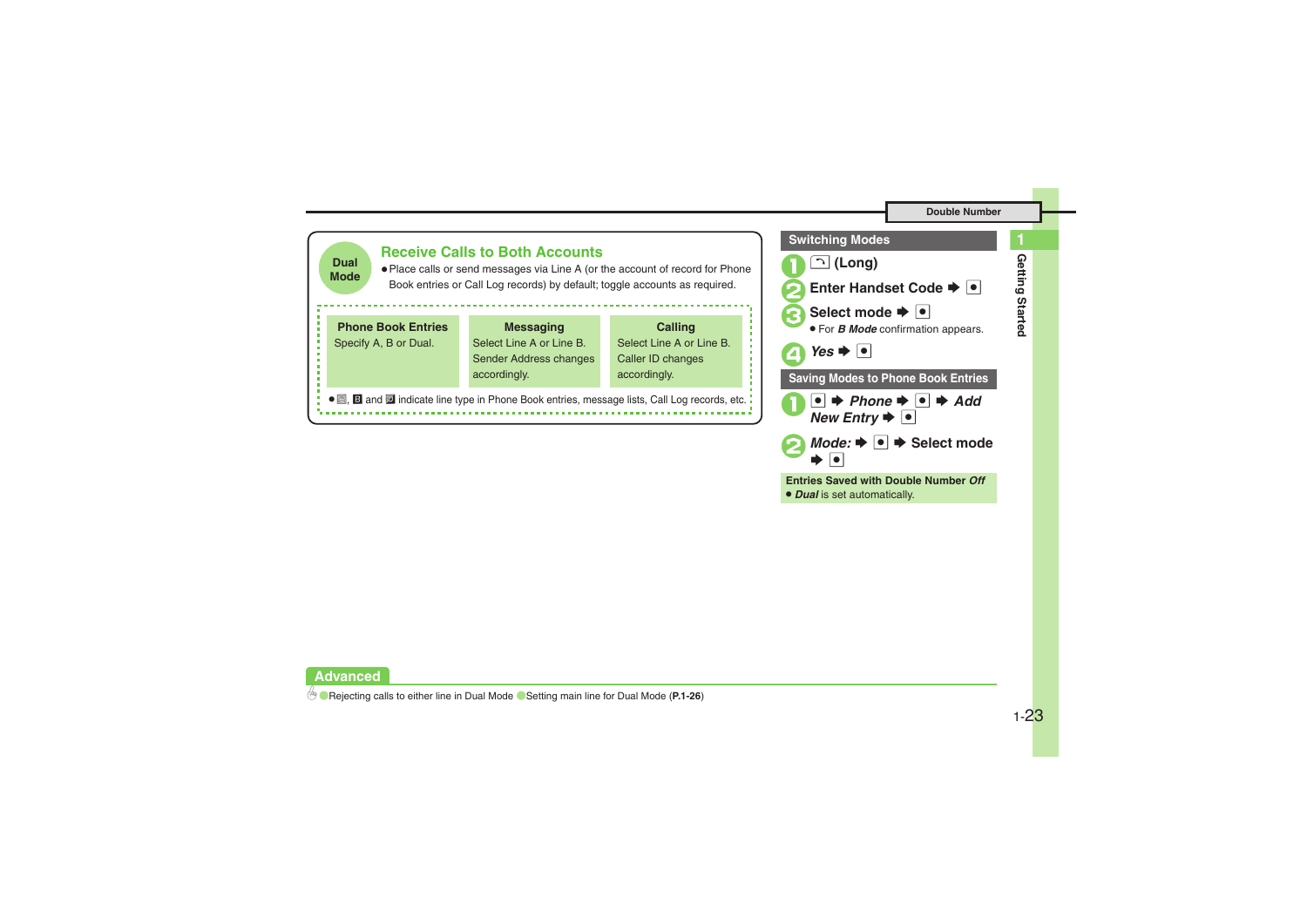### <span id="page-23-0"></span>**Additional Functions**

<span id="page-23-4"></span><span id="page-23-3"></span><span id="page-23-2"></span><span id="page-23-1"></span>**Getting Started**

Getting Started

| <b>USB Charge</b>                          |                                                                                                                                                                 |  |  |
|--------------------------------------------|-----------------------------------------------------------------------------------------------------------------------------------------------------------------|--|--|
| <b>Disabling USB</b><br>Charge             | Settings $\bullet \bullet \bullet$ Connectivity $\bullet$ USB<br>Charge $\bullet$ $\bullet$ $\bullet$ Disable $\bullet$ $\bullet$                               |  |  |
| <b>Information</b>                         |                                                                                                                                                                 |  |  |
| <b>Handling</b><br><b>Information list</b> | Start Here $\bullet$ $\Rightarrow$ Phone $\Rightarrow$ $\bullet$ $\Rightarrow$ See below<br><b>Opening List Manually</b><br>Information $\bullet$ $\bullet$     |  |  |
|                                            | <b>Clearing List</b><br>Information $\rightarrow \rightarrow \rightarrow \rightarrow \rightarrow \gamma$ es $\rightarrow \rightarrow \rightarrow$               |  |  |
| <b>Shortcuts</b>                           |                                                                                                                                                                 |  |  |
| <b>Changing item</b><br>order              | Select numbered function<br>Move<br>$x - y$<br>A/o<br>$\bullet$ $\bullet$ Select target location $\bullet$ $\bullet$                                            |  |  |
| <b>Restoring default</b><br>shortcuts      | Select numbered function $\blacktriangleright \bowtie \blacktriangleright$ Set to<br>A/o<br>Default $\rightarrow$ $\rightarrow$ Yes $\rightarrow$ $\rightarrow$ |  |  |

### **Standby Shortcut**

<span id="page-23-7"></span><span id="page-23-6"></span><span id="page-23-5"></span>

| Reversing icon<br>selection order<br>with $\vert$ $\vert$ $\vert$ $\vert$ $\vert$ | ै  $\rightarrow$ $\mid \cdot \mid$ → Move Focus(Reverse) → $\mid \cdot \mid$<br>. To cancel, select Move Focus(Order).                                                                                                                                                        |  |
|-----------------------------------------------------------------------------------|-------------------------------------------------------------------------------------------------------------------------------------------------------------------------------------------------------------------------------------------------------------------------------|--|
| <b>Editing sheet</b><br>names                                                     | Start Here   ୀ $\Rightarrow$   +   $\Rightarrow$ Sheet Settings $\Rightarrow$   •   $\Rightarrow$<br>ChangeSheetName $\Rightarrow$ $\bullet$ $\Rightarrow$ See below                                                                                                          |  |
|                                                                                   | Renaming<br>Select sheet $\bullet$ $\bullet$ Fnter name $\bullet$ $\bullet$                                                                                                                                                                                                   |  |
|                                                                                   | <b>Resetting All Sheet Names</b><br>$\mathsf{M}$ $\blacktriangleright$ Yes $\blacktriangleright$ $\lvert \bullet \rvert$                                                                                                                                                      |  |
| <b>Locking sheets</b>                                                             | Start Here $\lbrack \circ \rbrack \Rightarrow \lbrack \bullet \rbrack$ $\Rightarrow$ Sheet Settings $\Rightarrow \lbrack \bullet \rbrack \Rightarrow$ Set<br>Sheet Lock $\Rightarrow \bullet \Rightarrow$ Enter Handset Code $\Rightarrow \bullet$<br>$\Rightarrow$ See below |  |
|                                                                                   | <b>Activating Lock</b><br>Select sheet $\bullet$ $\bullet$ $\bullet$ $\bullet$ $\bullet$ $\bullet$                                                                                                                                                                            |  |
|                                                                                   | <b>Changing Method for Temporary Access</b><br>Unlock Method $\bullet \bullet \bullet$ No Password $\bullet \bullet$<br>• Press [8], then select and press • to unlock<br>sheet temporarily.                                                                                  |  |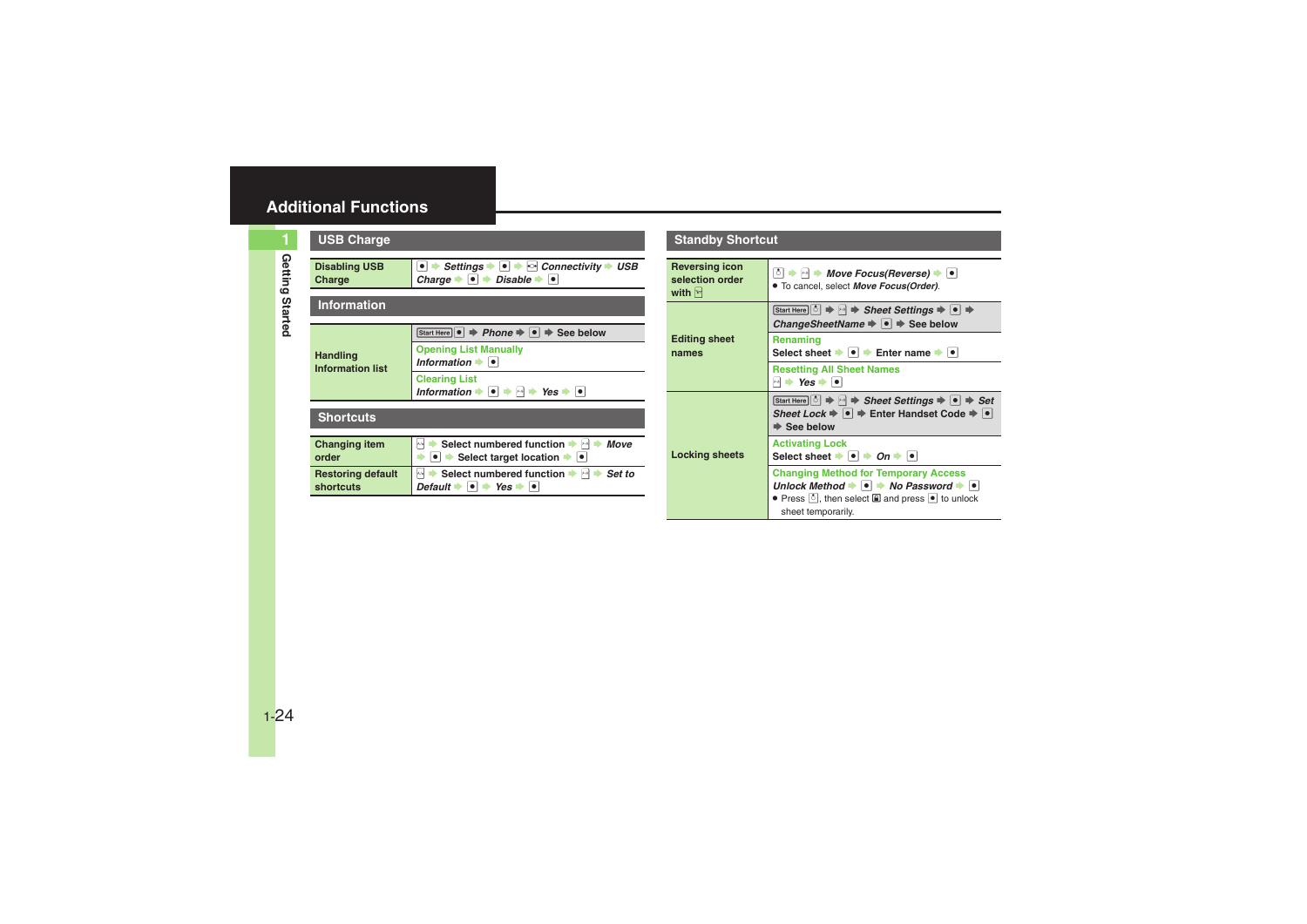**Additional Functions**

<span id="page-24-0"></span>

| <b>Changing handset</b><br>modes         | Start Here $\left  \bullet \right  \Rightarrow$ Settings $\Rightarrow$ $\left  \bullet \right  \Rightarrow$ In Phone menu,<br>Mode Settings $\Rightarrow \bullet$ $\Rightarrow$ See below                                                                                                                             |
|------------------------------------------|-----------------------------------------------------------------------------------------------------------------------------------------------------------------------------------------------------------------------------------------------------------------------------------------------------------------------|
|                                          | <b>Selecting a Handset Mode</b><br>Select mode →  •                                                                                                                                                                                                                                                                   |
|                                          | <b>Customizing Handset Modes</b>                                                                                                                                                                                                                                                                                      |
|                                          | Select mode $\blacktriangleright$ $\bowtie$ $\blacktriangleright$ Select item $\blacktriangleright$ $\blacktriangleright$ $\blacktriangleright$                                                                                                                                                                       |
|                                          | <b>Adjust settings</b>                                                                                                                                                                                                                                                                                                |
|                                          | . Not available for Normal mode.                                                                                                                                                                                                                                                                                      |
| <b>Creating a custom</b><br>mode         | $\bullet$ $\bullet$ Settings $\bullet$ $\bullet$ $\bullet$ In Phone menu, Mode<br>Settings $\bullet \bullet$ $\bullet$ Original $\bullet$ $\uparrow \bullet$ Select item<br>$\bullet$ $\bullet$ Adjust settings                                                                                                       |
| <b>Resetting Mode</b><br><b>Settings</b> | • $\rightarrow$ Settings $\rightarrow$ • In Phone menu, Mode<br>Settings $\blacktriangleright \lceil \bullet \rceil$ $\blacktriangleright$ Select mode $\blacktriangleright$ $\lvert \triangleright \rvert$ $\blacktriangleright$ Enter<br>Handset Code $\rightarrow \bullet$ $\rightarrow$ Yes $\rightarrow \bullet$ |

### <span id="page-24-2"></span><span id="page-24-1"></span>**My Details**

<span id="page-24-4"></span><span id="page-24-3"></span>

| Clearing My Details $\begin{array}{ c c c c c }\hline \bullet & \text{if } \mathbb{P} \to \mathbb{P} \to \mathbb{P} \to \mathbb{P} \to \mathbb{P} \to \mathbb{P} \to \mathbb{P} \to \mathbb{P} \to \mathbb{P} \to \mathbb{P} \to \mathbb{P} \to \mathbb{P} \to \mathbb{P} \to \mathbb{P} \to \mathbb{P} \to \mathbb{P} \to \mathbb{P} \to \mathbb{P} \to \mathbb{P} \to \mathbb{P} \to \mathbb{P} \to \mathbb{P$ |
|------------------------------------------------------------------------------------------------------------------------------------------------------------------------------------------------------------------------------------------------------------------------------------------------------------------------------------------------------------------------------------------------------------------|
| Toggling My Details $\boxed{\bullet}$ $\rightarrow$ $\boxed{\odot}$ $\rightarrow$ $\boxed{\odot}$ $\rightarrow$ Switch to B or Switch to A $\rightarrow$ $\boxed{\bullet}$                                                                                                                                                                                                                                       |

<span id="page-24-6"></span><span id="page-24-5"></span>

| <b>Battery Meter</b>                                     |                                                                                                                                                                                                                                                                                                                                                                                                                                                              |  |
|----------------------------------------------------------|--------------------------------------------------------------------------------------------------------------------------------------------------------------------------------------------------------------------------------------------------------------------------------------------------------------------------------------------------------------------------------------------------------------------------------------------------------------|--|
| <b>Changing battery</b><br>strength indicator<br>pattern | Settings → ● → In Phone menu, Display →<br>Mini Battery $\rightarrow \bullet$ $\rightarrow$ Select pattern $\rightarrow \bullet$<br>. For patterns other than Clock & Battery, indicators<br>appear in turn. To change interval, press [40].<br>• For Battery level (or Level), approximate battery<br>strength appears as a percentage.<br>Remaining time is approximated for current<br>handset usage pattern.<br>Remaining time is hidden while charging. |  |
| <b>VeilView</b>                                          |                                                                                                                                                                                                                                                                                                                                                                                                                                                              |  |
| <b>Changing VeilView</b><br>pattern/density              | Start Here $\bullet \Rightarrow$ Settings $\Rightarrow \bullet \Rightarrow$ In Phone menu,<br>Display $\Rightarrow$ $\bullet$ $\Rightarrow$ VeilView $\Rightarrow$ $\bullet$ $\Rightarrow$ See below<br><b>Pattern</b><br>Pattern Setting →   •   → Select pattern →   •                                                                                                                                                                                     |  |
|                                                          | <b>Scale</b><br>Scale Setting $\bullet$ $\bullet$ Select scale or<br>Animation $\rightarrow$ $\bullet$                                                                                                                                                                                                                                                                                                                                                       |  |
|                                                          | Color<br>Color Setting $\bullet$ $\bullet$ Select color $\bullet$ $\bullet$                                                                                                                                                                                                                                                                                                                                                                                  |  |
|                                                          | <b>Density</b><br>Density Setting $\blacktriangleright$ $\blacktriangleright$ $\blacktriangleright$ Adjust density $\blacktriangleright$ $\blacktriangleright$<br>● For Density:2 or Density:3, use <a> before pressing<br/>• to adjust the pattern appearance for straight view.</a>                                                                                                                                                                        |  |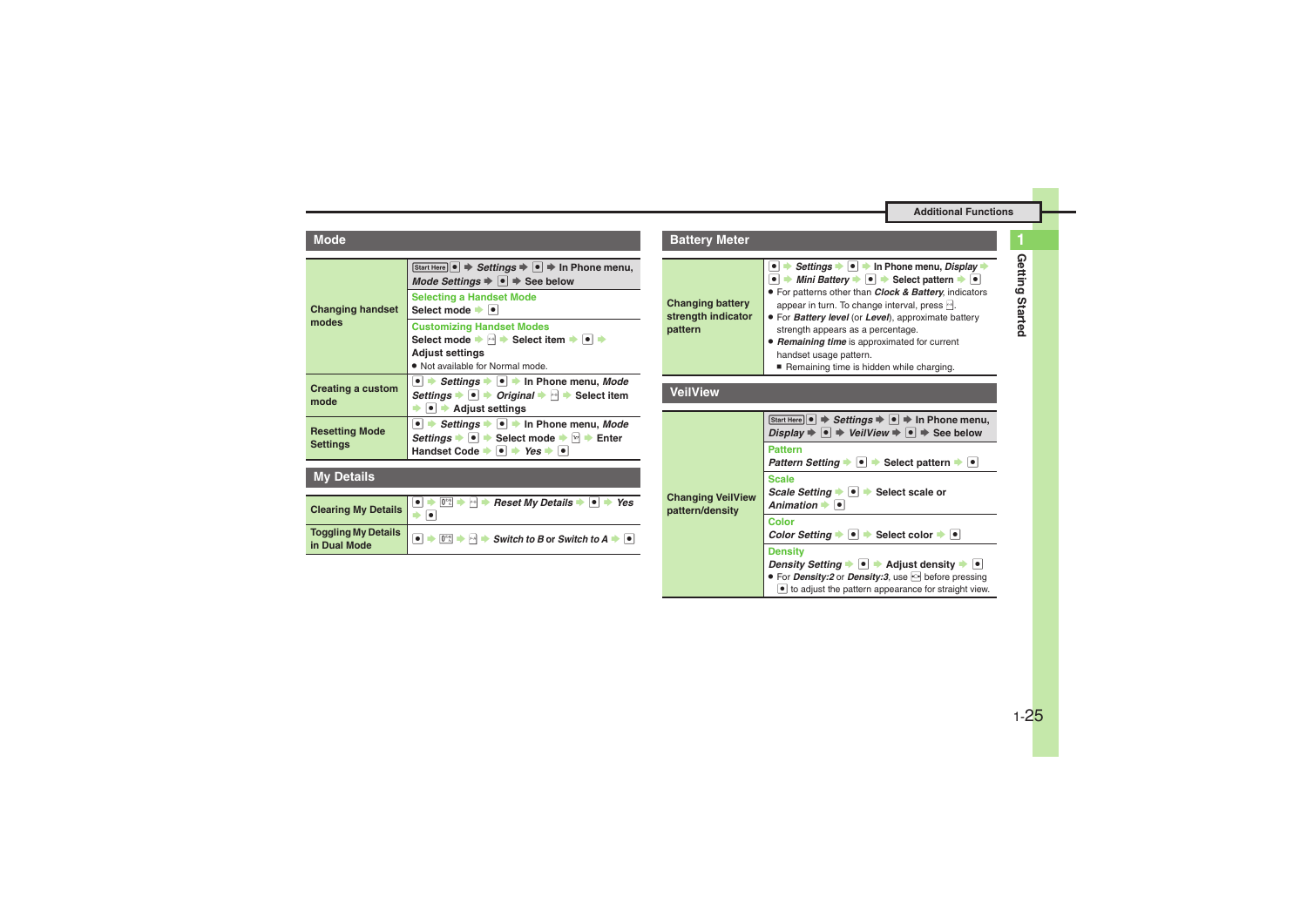#### **Double Number**

#### [ **All Modes**

<span id="page-25-0"></span>

| <b>Omitting Handset</b> | $\bullet \rightarrow$ Settings $\bullet \rightarrow \bullet$ In Phone menu, Double                    |
|-------------------------|-------------------------------------------------------------------------------------------------------|
| Code entry when         | Number $\Rightarrow$ $\bullet$ $\Rightarrow$ Password Entry $\Rightarrow$ $\bullet$ $\Rightarrow$ Off |
| switching modes         | $\bullet$ $\bullet$ Enter Handset Code $\bullet$ $\bullet$                                            |
|                         | • Settings • • • In Phone menu, Double                                                                |
| <b>Renaming Double</b>  | Number $\rightarrow$ $\bullet$ $\rightarrow$ Mode Name $\rightarrow$ $\bullet$ $\rightarrow$ Select   |
| <b>Number modes</b>     | $\bullet$ $\bullet$ Enter name $\bullet$ $\bullet$ $\bullet$ Select icon<br>$mode \rightarrow$        |
|                         |                                                                                                       |

#### <span id="page-25-1"></span>[ **A Mode & B Mode**

<span id="page-25-2"></span>

| <b>Showing indicator</b><br>for calls missed or<br>new mail on idle line | $\bullet$ $\rightarrow$ <i>Settings</i> $\rightarrow$ $\bullet$ $\rightarrow$ In Phone menu, <i>Double</i><br>Number $\rightarrow$ $\bullet$ $\rightarrow$ Show Missed $\rightarrow$ $\bullet$ $\rightarrow$ On $\rightarrow$ $\bullet$ |  |
|--------------------------------------------------------------------------|-----------------------------------------------------------------------------------------------------------------------------------------------------------------------------------------------------------------------------------------|--|
| <b>Hiding Internet</b><br>connection<br>confirmation                     | ● $\rightarrow$ Settings $\rightarrow$ ● $\rightarrow$ In Phone menu, Double<br>Number $\rightarrow$ $\bullet$ Packet Warning $\rightarrow$ $\bullet$ $\rightarrow$ Off<br>· Available for B Mode.                                      |  |

#### <span id="page-25-3"></span>[ **Dual Mode**

<span id="page-25-5"></span><span id="page-25-4"></span>

| <b>Rejecting calls to</b>                 | $\vert \vert \bullet \vert$ > Settings $\rightarrow \vert \bullet \vert$ > In Phone menu, Double                                                                              |
|-------------------------------------------|-------------------------------------------------------------------------------------------------------------------------------------------------------------------------------|
| either line in Dual                       | Number → $\bullet$ + Reject By Line $\rightarrow$ $\bullet$ $\rightarrow$ Select                                                                                              |
| <b>Mode</b>                               | line $\rightarrow$ 0 $\rightarrow$ 0n $\rightarrow$ 0                                                                                                                         |
| <b>Setting main line</b><br>for Dual Mode | $\bullet$ $\rightarrow$ Settings $\rightarrow$ $\bullet$ $\rightarrow$ In Phone menu, Double<br>Number $\rightarrow$ le → Send Priority $\rightarrow$ le → Select<br>option = |